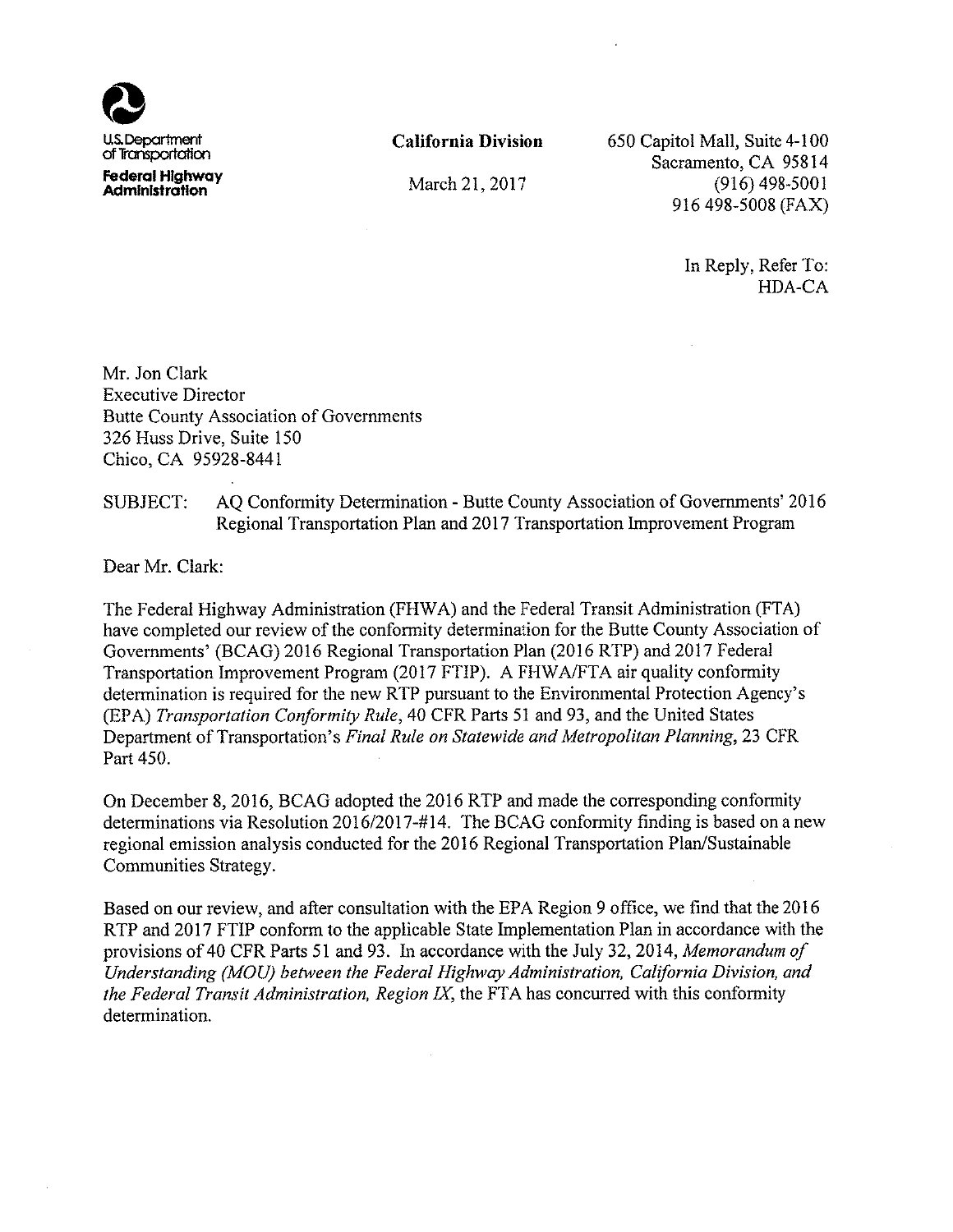In accordance with the above MOU, the FHWA's single signature constitutes FHWA and FTA's joint air quality conformity determination for the BCAG 2016 RTP and 2017 FTIP. If you have any questions pertaining to this conformity finding, please contact Wade Hobbs at (916) 498-5027, or by email at wade.hobbs@dot.gov.

Sincerely,

 $d$ o skh  $4b-$ 

For: Vincent P. Mammano Division Administrator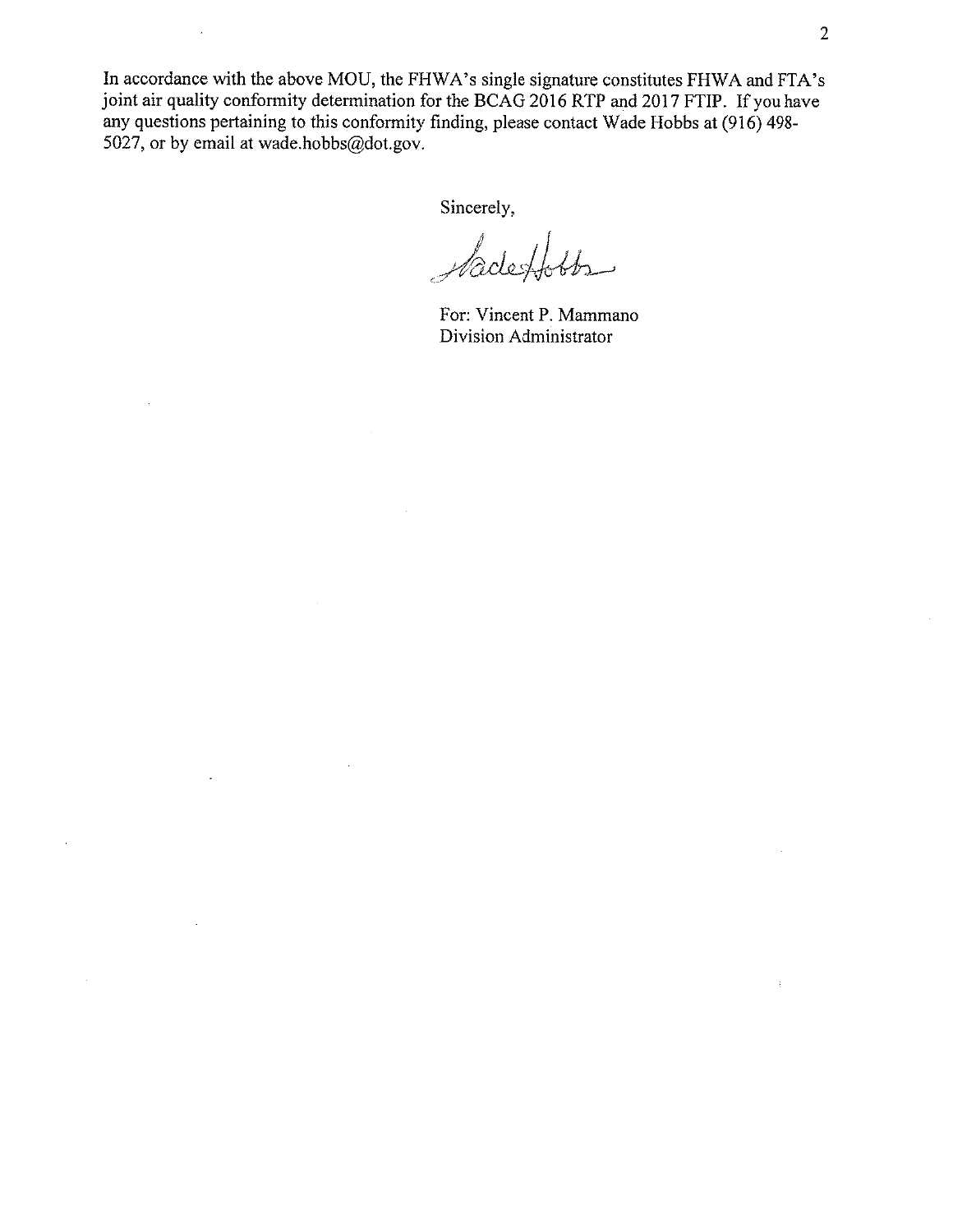# AIR QUALITY EMISSIONS ANALYSIS AND CONFORMITY DETERMINATION

# 2016 Regional Transportation Plan and 2017 Federal Transportation Improvement Program

Prepared by: Butte County Association of Governments Adopted by BCAG Board: December 8, 2016

Approved by FTA/FHWA: March 21, 2017 2016 Regional Transportation Plan Amendment # 2017 Federal Transportation Improvement Plan Amendment #



Butte County Association of Governments 326 Huss Drive, Suite 150 Chico, CA 95928 530-809-4616 [http://www.](http://www/)bcag.org

(This document is available at [www.bcag.org.](http://www.bcag.oeg/) Please direct any questions or comments to Brian Lasagna, BCAG Regional Analyst by phone or email at blasagna@bcag.org)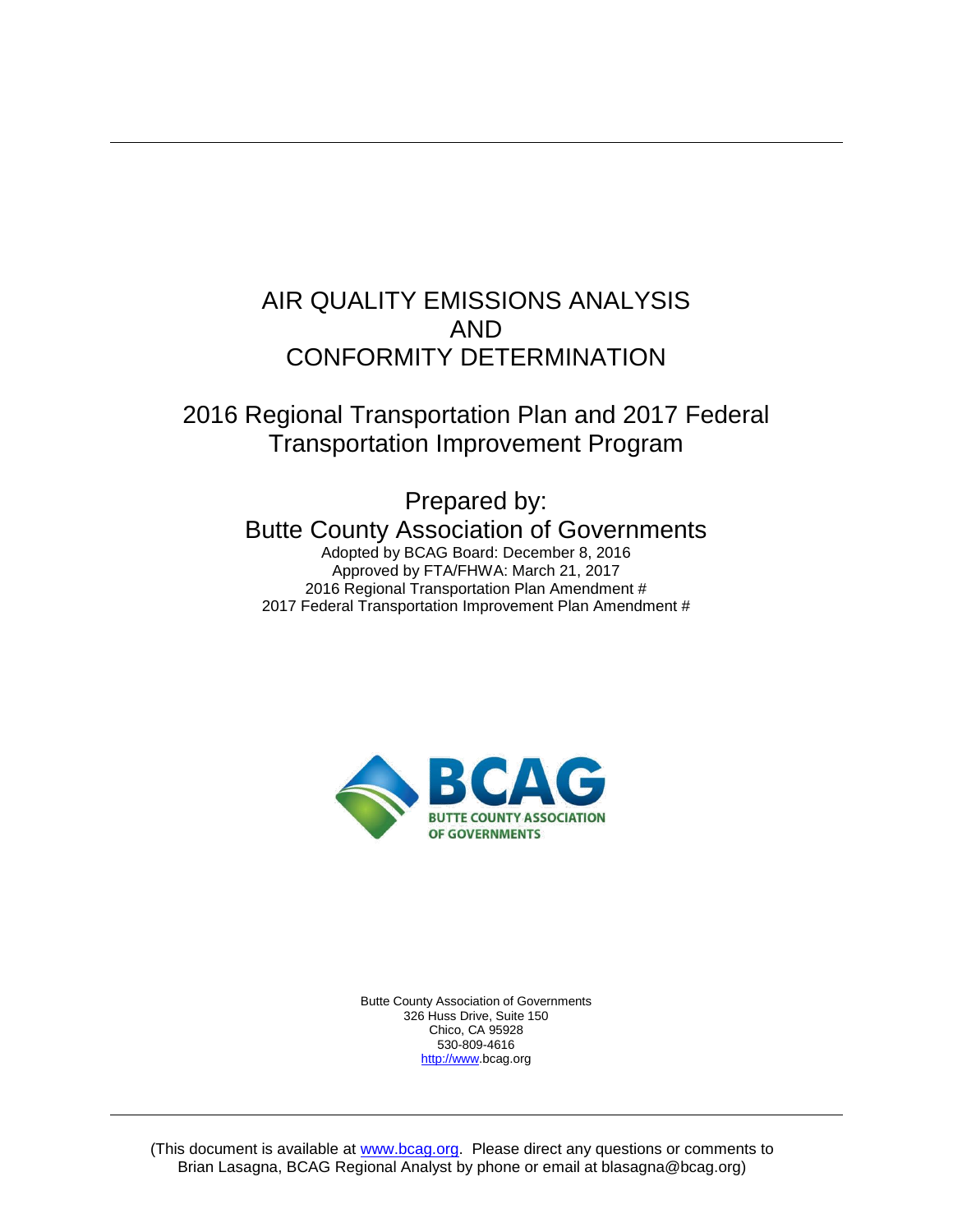# TABLE OF CONTENTS

| <b>SECTION</b>                               | <b>PAGE</b> |
|----------------------------------------------|-------------|
|                                              |             |
|                                              |             |
|                                              |             |
| REGIONAL EMISSIONS ANALYSIS AND FORECAST  13 |             |
|                                              |             |

# **APPENDICES**

<span id="page-3-0"></span>

| APPENDIX A - EXEMPT TRANSPORTATION PROJECT LIST  |
|--------------------------------------------------|
| APPENDIX B - REGIONALLY SIGNIFICANT PROJECT LIST |
| APPENDIX C - PUBLIC MEETING DOCUMENTATION        |
| APPENDIX D – RESPONSE TO PUBLIC COMMENTS         |
| APPENDIX E – CONFORMITY CHECKLIST                |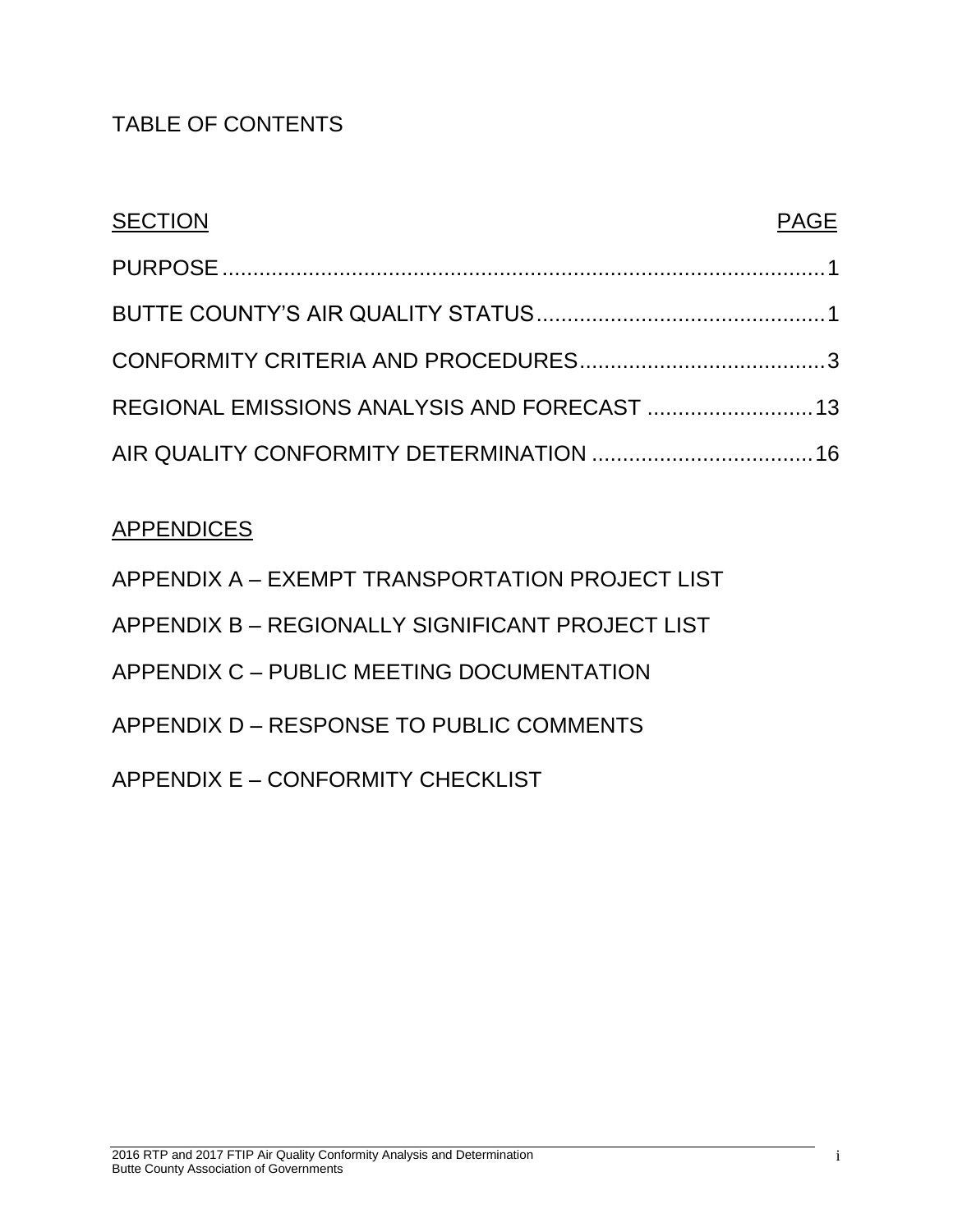# AIR QUALITY CONFORMITY ANALYSIS AND DETERMINATION

# **Purpose**

The Butte County Association of Governments (BCAG) is the designated Metropolitan Planning Organization (MPO) in Butte County, California, and is responsible for regional transportation planning. The purpose of this conformity determination is to ensure that BCAG's plans and programs "conform" to all applicable federal air quality requirements.

The Clean Air Act Section 176I (42 U.S.C. 7506 I) and EPA's transportation conformity regulations (40 CFR 93.104(b) and (c)) require that each new regional transportation plan (RTP) and transportation improvement plan (TIP) be demonstrated to conform to the State Implementation Plan (SIP) before the RTP and FTIP are approved by the MPO or accepted by the U.S. Department of Transportation (DOT). This ensures that federally supported highway and transit project activities will not cause new air quality violations, worsen existing violations, or delay timely attainment of the relevant national ambient air quality standards (NAAQS). Conformity currently applies under EPA's rules to areas that are designated non-attainment, and those re-designated to attainment after 1990 ("maintenance areas").

The region's last conformity determination and emissions analysis was adopted by the BCAG Board of Directors on August 28th, 2014 as part of the approval for the 2015 FTIP. This action was then approved by the Federal Transit Authority (FTA) and Federal Highways Administration (FHWA) on December 15<sup>th</sup>, 2014.

This transportation air quality conformity determination and emissions analysis shows that transportation projects programmed in the 2016 Butte County Regional Transportation Plan (RTP) and 2017 Federal Transportation Improvement Program (FTIP) are consistent with the applicable SIP.

# <span id="page-4-0"></span>**Butte County's Air Quality Status**

# **Ozone**

Effective July 20, 2012, Butte County was designated marginal nonattainment under EPA's federal 2008 8-hour ozone National Ambient Air Quality Standards (NAAQS).

Because of this designation, transportation projects occurring within Butte County are subject to an air quality conformity determination for the ozone precursors Reactive Organic Gases (ROG) and Oxides of Nitrogen (NOx).

Previously, under EPA's 1-hour ozone rule, Butte County was designated "nonattainment – transitional" (Section 185A) and was not required to develop an attainment SIP with an emissions budget.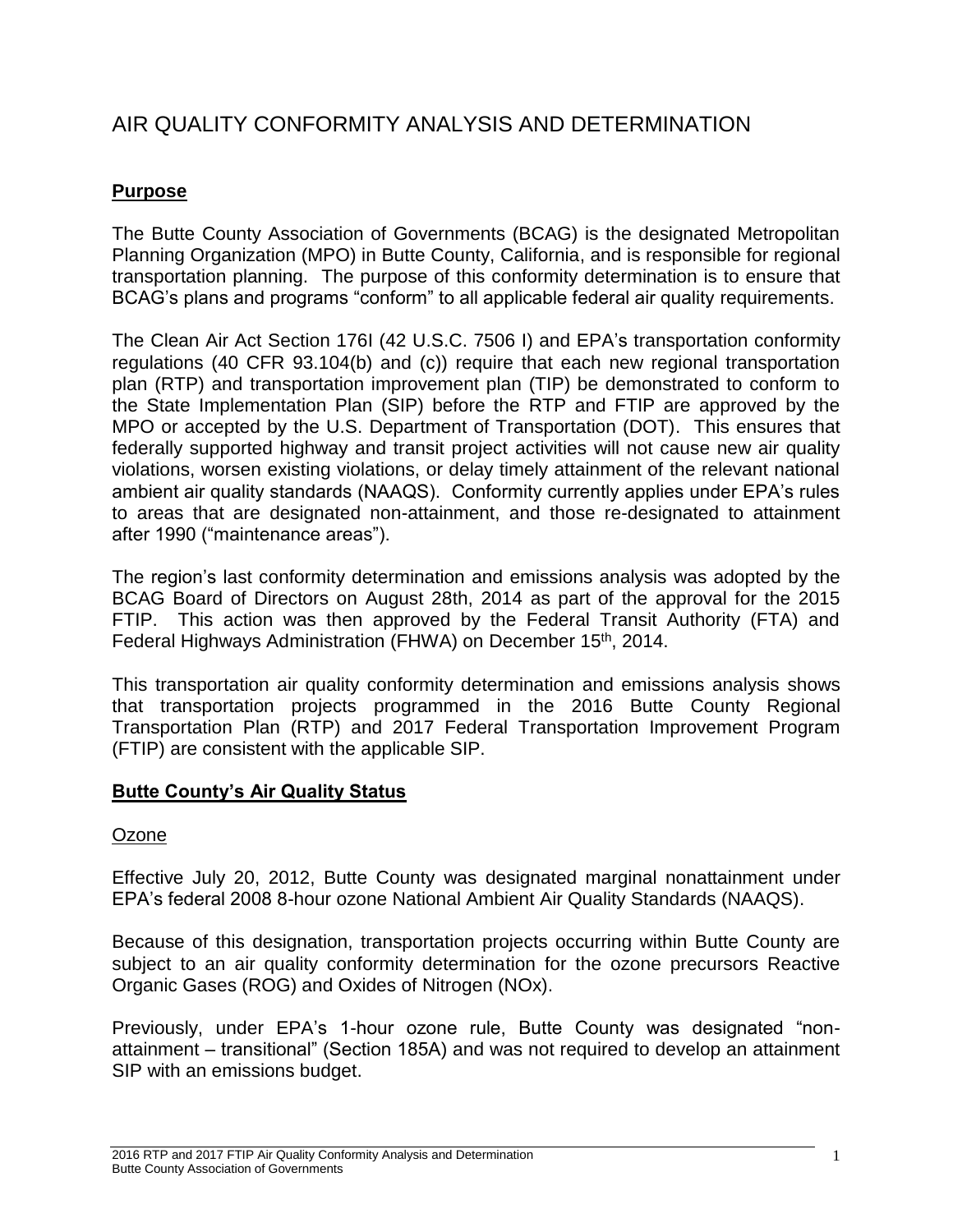Since no emissions budget exists from a prior SIP submittal that has been found adequate by EPA, or was part of an approved SIP, an interim conformity test applies. In order to make a conformity determination under the 2008 federal 8-hour standard, future emissions of ROG and NOx must be no greater than 2011 emissions levels, or the build/no-build test must be passed.

# Carbon Monoxide

As a result of a 1998 SIP revision approved by EPA, Butte County (Chico Urbanized area) was redesignated from non-attainment to attainment with a Maintenance SIP for carbon monoxide (CO). In 2007, the 1998 Maintenance SIP was updated by ARB and approved by EPA for the second decade of the maintenance period. Conformity applies for CO through 2018. The current emission budget is for the second Maintenance SIP. As a maintenance area, BCAG continues to be required to demonstrate conformity for CO.

In order to show conformity for CO, BCAG must show that future emissions will be less than the CO emissions budget assigned to Butte County (budget test). Butte County's emissions budget of 80-tons per day is specified in the *2004 Revision to the California State Implementation Plan for Carbon Monoxide*. EPA published a direct final rulemaking approving the plan on November 20, 2005, effective January 30, 2006. Based on the designated maintenance status, Butte County needs to demonstrate that vehicular emissions forecasts will not exceed 80 tons/day and are consistent with the applicable State Implementation Plan (SIP).

# Fine Particulate Matter (PM2.5)

Effective December 14, 2009, Butte County (partial) was designated as non-attainment for fine particulate matter (PM2.5) under the EPA 2006 24-hour PM2.5 NAAQS. Transportation conformity for the 2006 PM2.5 NAAQS applies one year after the effective date. Therefore, Butte County conformity applies December 14, 2010.

<span id="page-5-0"></span>As a newly designated non-attainment area for PM2.5, no emissions budget currently exists from an approved SIP, therefore an interim conformity test applies. In order to make a conformity determination under the 2006 24-hour PM2.5 standard, future emissions of PM2.5 and NOx must be no greater than 2008 emissions levels, or the build/no-build test must be passed.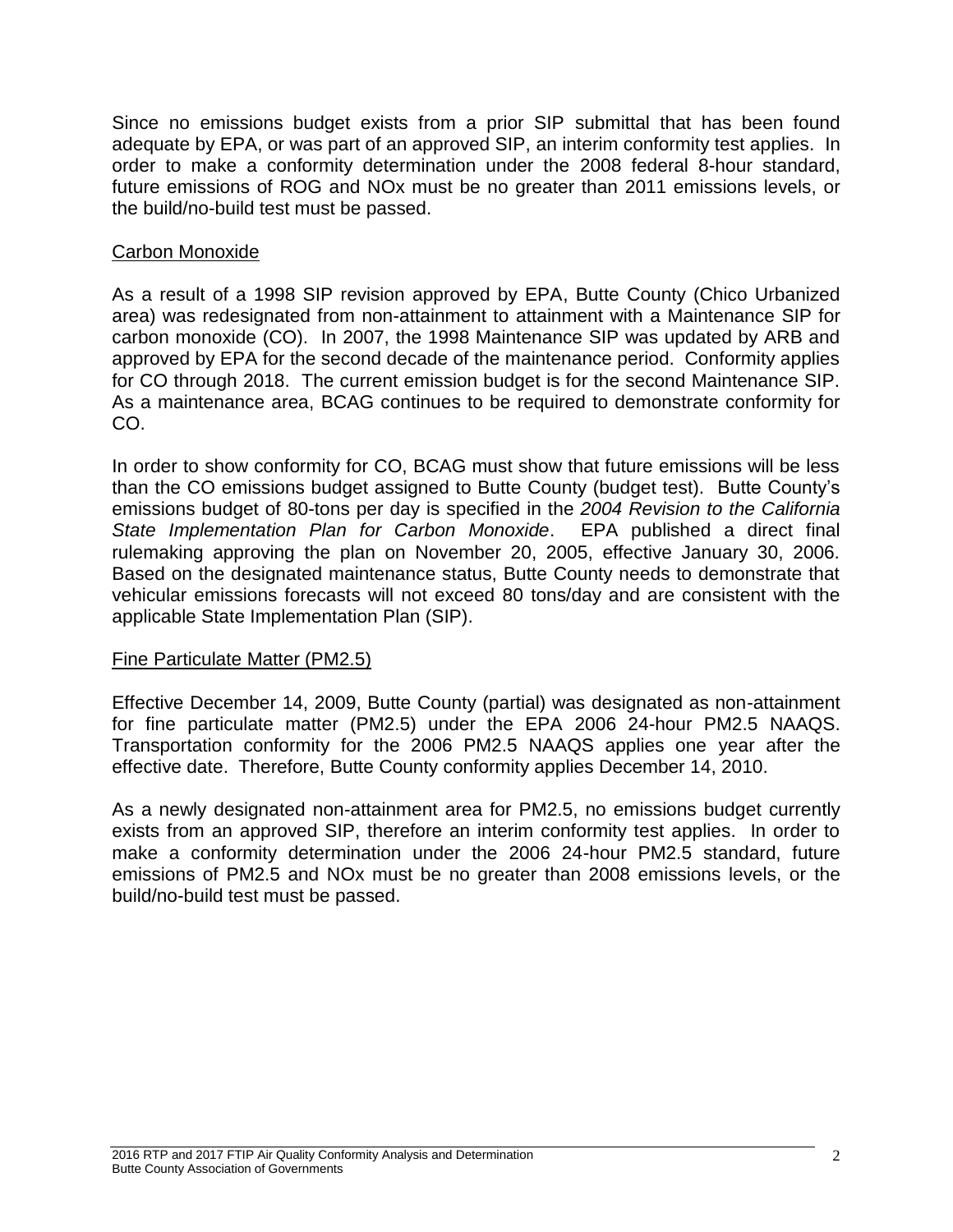# **Conformity Criteria and Procedures**

#### Planning Assumptions

The emissions estimates developed for this conformity determination were based on the latest planning assumptions available for Butte County in accordance with 40 CFR 93.110 of the Federal Conformity Rule. BCAG has the responsibility to develop estimates and forecasts of population, employment, travel, and congestion for the Regional Transportation Plan (RTP) and for preparation of the required air quality conformity emissions analysis and determination. Forecasts for population and employment are incorporated into the countywide transportation model database used by BCAG.

The initial modeling for the 2016 RTP conformity analysis began in July 2014. An update of the BCAG travel model was completed in April 2016 and the population, housing, and employment projections identified in BCAGs *[Butte County Long-Term](http://www.bcag.org/documents/demographics/pop_emp_projections/Growth_Forecasts_2014-2040_draft.pdf)  [Regional Growth Forecasts 2014-2040](http://www.bcag.org/documents/demographics/pop_emp_projections/Growth_Forecasts_2014-2040_draft.pdf)* are the same as those used in the updated model. The model was validated in 2015 for the 2014 base year, and utilizes TransCAD modeling software. The latest planning assumptions used in the transportation model validation and conformity analysis is summarized in Table 1.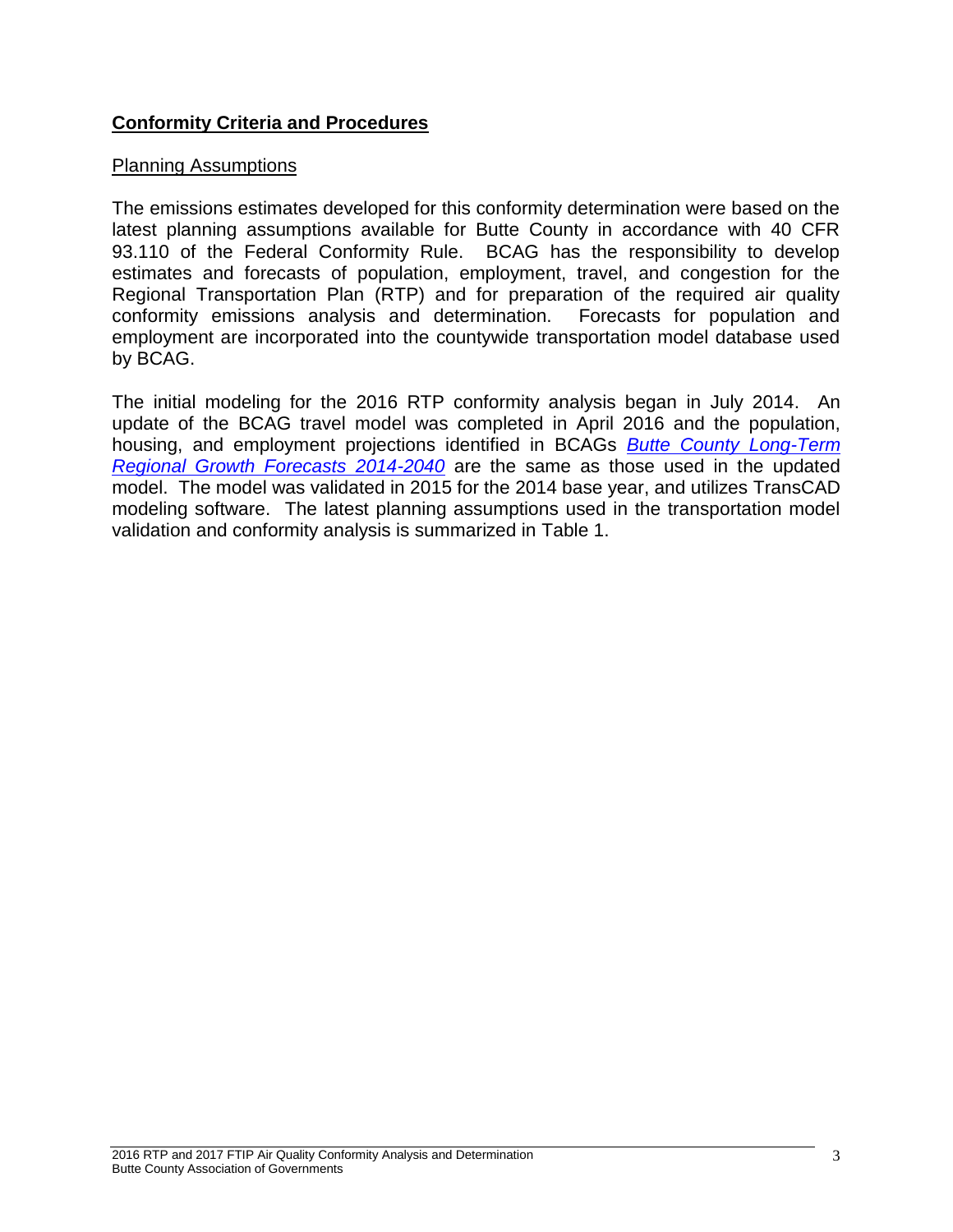# **Table 1 Summary of Latest Planning Assumptions for the BCAG Conformity Analysis 40 CFR 93.110**

| <b>Assumption</b>          | <b>Year and Source of Data</b><br>(MPO Action)                                                                                                                                                                                      | <b>Modeling</b>                                                                                                                                           | <b>Next Scheduled</b><br><b>Update</b>                                                                                                                       |
|----------------------------|-------------------------------------------------------------------------------------------------------------------------------------------------------------------------------------------------------------------------------------|-----------------------------------------------------------------------------------------------------------------------------------------------------------|--------------------------------------------------------------------------------------------------------------------------------------------------------------|
| Population                 | Base Year: 2014 CA DOF<br>Projections: based on BCAG's <b>Butte County Long-</b><br>Term Regional Growth Forecasts 2014-2040 <sup>1</sup> ,<br>prepared November 2014. Modeling utilizes "medium<br>scenario" included in the plan. | Included in<br>developing latest<br><b>BCAG</b> regional<br>transportation model<br>and land use<br>allocations for the<br>years 2020, 2035,<br>and 2040. | Next update to population<br>forecasts is anticipated to be<br>in November 2018.                                                                             |
| Employment                 | Base Year: 2013 CA EDD<br>Projections: based on BCAG's <b>Butte County Long-</b><br>Term Regional Growth Forecasts 2014-2040 <sup>1</sup> ,<br>prepared November 2014. Modeling utilizes "medium<br>scenario" included in the plan. | Included in<br>developing latest<br><b>BCAG</b> regional<br>transportation model<br>and land use<br>allocations for the<br>years 2020, 2035,<br>and 2040. | Next update to employment<br>forecasts is anticipated to be<br>in November 2018.                                                                             |
| <b>Traffic Counts</b>      | Base Year: 2013/14<br>The transportation model was validated to the base<br>year using year 2013/14 traffic counts collected by<br>Caltrans, local jurisdictions, and BCAG.                                                         | Latest BCAG regional<br>transportation model<br>was validated using<br>counts.                                                                            | Traffic counts are updated<br>every 4 years, dependent<br>upon availability of funding.                                                                      |
| Vehicle Miles of<br>Travel | The transportation model was validated in 2015 to the<br>2014 base year.                                                                                                                                                            | TransCAD is the<br>model used to<br>estimate VMT for the<br><b>BCAG</b> regional<br>transportation model.                                                 | VMT is an output of the<br>transportation model; VMT is<br>affected by the RTP/FTIP<br>project updates and is<br>included in each new<br>emissions analysis. |
| Speeds                     | The transportation model uses industry-standard<br>volume delay curves. Baseline speeds are set<br>according to posted and surveyed speeds and the<br>speeds are sensitive to the amount of traffic on the<br>roadway segments.     | TransCAD<br>and EMFAC 2014                                                                                                                                | Speed data is updated every<br>4 years, dependent upon<br>availability of funding.                                                                           |
| Vehicle<br>Registration    | EMFAC 2014 is the most recent federally approved<br>model for use in California conformity analysis.<br>Vehicle registration is included by ARB in the model<br>and cannot be updated by the user.                                  | <b>EMFAC 2014</b>                                                                                                                                         | <b>TBD</b>                                                                                                                                                   |
| Transit                    | Base Year: Butte Regional Transit (2013) and Butte<br>County Transit and Non-Motorized Plan (2015)<br>Projections: Butte County Transit and Non-Motorized<br>Plan (2015).                                                           | <b>BCAG</b> off-model<br>transit forecasting tool                                                                                                         | <b>TBD</b>                                                                                                                                                   |

# BCAG Transportation Model

The transportation conformity rule (TCR) section 93.122(b) requires the use of networkbased transportation models for serious, severe, and extreme ozone non-attainment areas if their metropolitan planning region contains an urbanized population of more than 200,000. Butte County does not contain an urbanized area of that size, nor does it have an ozone classification of serious or greater. However, BCAG has used a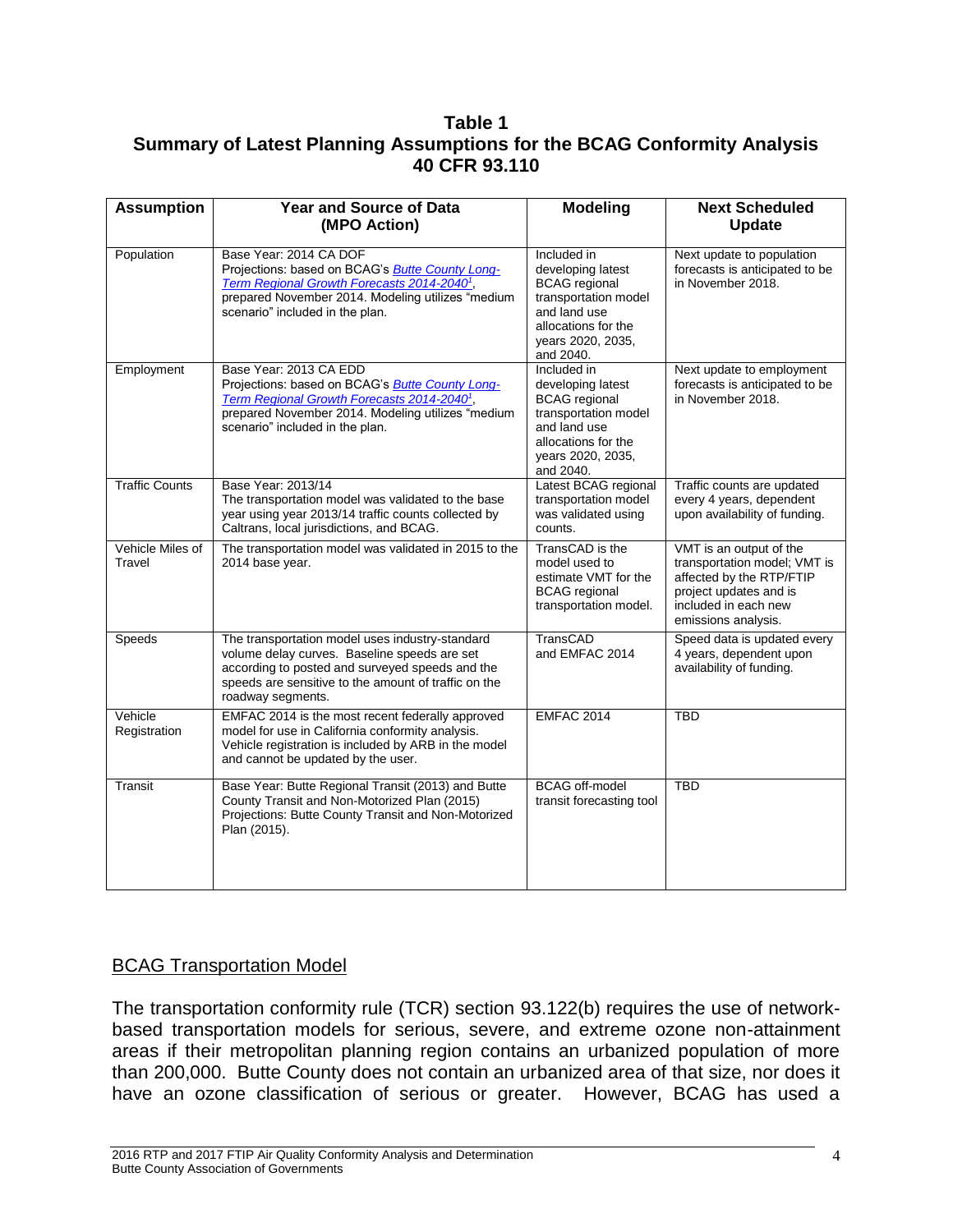network-based model in the past and has continued to with the recent transportation model update. The BCAG transportation model meets the requirements of TCR 93.122.

The BCAG transportation model is consistent in form and function with the standard traffic forecasting models used in the transportation planning profession. The model is a three step travel demand forecasting model consisting of Trip Generation, Trip Distribution, and Trip Assignment and produces forecasts for daily, AM peak hour, and PM peak hour conditions. In addition, the model is calibrated to traffic counts for what is conventionally termed a "typical workday", which is defined as a Tuesday, Wednesday, or Thursday during a week with no holidays and when schools are in session. The model utilizes TransCAD software, which is consistent with many of the models used by local jurisdictions in California and Caltrans.

# *Traffic Counts*

The transportation model was validated to the 2014 base year using traffic count data collected from several sources including Caltrans, Butte County, and BCAG.

# *Speeds*

The transportation model uses industry-standard volume delay curves as part of the traffic modeling process. The baseline speeds in the model are set according to the posted speeds and checked with observed speed data. Speeds are sensitive to the amount of traffic on the roadway segments. For example, as roadway segment volumes increase, the link speed decreases

Speed distributions were updated in EMFAC 2014, using methodology approved by ARB and with information from the transportation model.

# *Transit*

As with previous versions of the BCAG transportation model, there is no transit component in the current model. However, BCAG has the ability to forecast ridership using an off-model tool. Base year ridership was taken from year 2013 data provided by Butte Regional Transit and included in the Butte County Transit and Non-Motorized Plan. Forecast year information was updated based on the latest forecasted transit routes included in the Butte County Transit and Non-Motorized Plan. Overall, ridership is forecasted to increase by 24% over the 2016 RTP planning period. It is also assumed that transit fares will remain constant in 2014 dollars over the 26 year planning period of the analysis.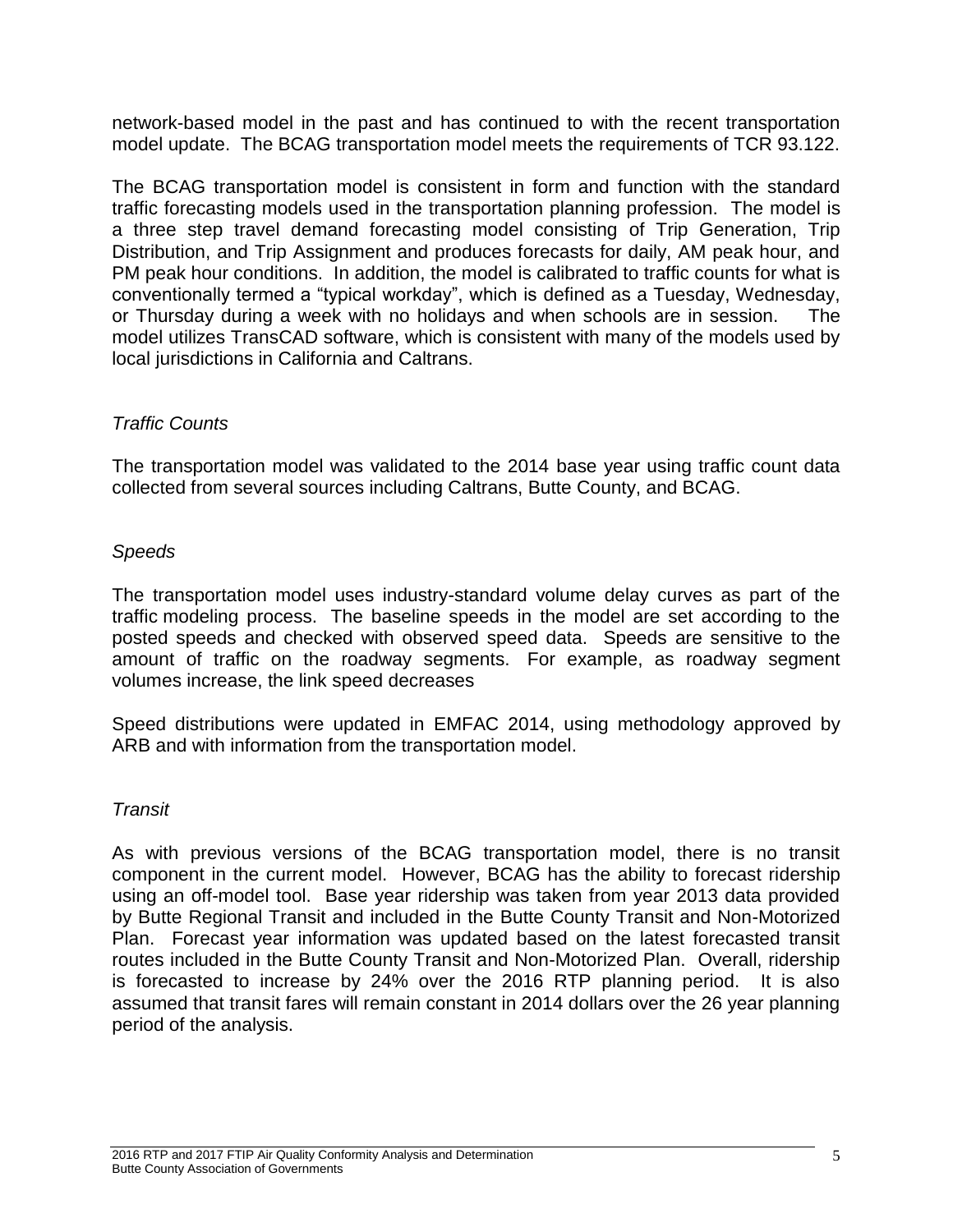# *Land Use*

The 2014 base year land use data for the model was developed utilizing BCAG's existing land use database developed in 2010 and maintained annually. The existing land use database was developed utilizing the Butte County Assessor's database which was verified with the cities, town, and county's existing land use information along with aerial photos, field observations, and vendor supplied business data.

The transportation model's future year land use data was developed with the assistance of the local jurisdictions planning staff and is based on land use information from the areas local land use plans, planned development, reasonable assumptions regarding infill and redevelopment, regional growth forecasts, and a review of development attractions (i.e., motorized and non-motorized transportation networks, existing development, service areas, etc.) and discouragements (i.e., resource areas and farmland, public lands, areas exceeding 25% slope, etc.). The general plan and specific plan development activities occurring in the county by the local jurisdictions are reflected in the future year land use assumptions, which are generally representative of the best available information as of June 30<sup>th</sup>, 2015.

The transportation model contains 912 transportation analysis zones (TAZ's) within which land use data is summarized into the following 17 categories:

- Single-Family Residential (dwelling units du)
- Multi-Family Residential (du)
- Mobile Home Residential (du)
- Neighborhood-Serving Retail (1,000 square feet ksf)
- Region Serving Retail (ksf)
- $\bullet$  Industrial (ksf)
- Office (ksf)
- Medical Office (ksf)
- Hospital (ksf)
- Public-Quasi Public (ksf)
- Hotels (rooms)
- University (students)
- Community College (students)
- K-12 Schools (students)
- Park (acres)
- Special Generator for Casino (slots)
- External Trip Distribution for Casino (trips)

# *Road Network*

The roadway network is based on the BCAG centerline road network and contains all existing and future roadway classifications of "local" and above which were developed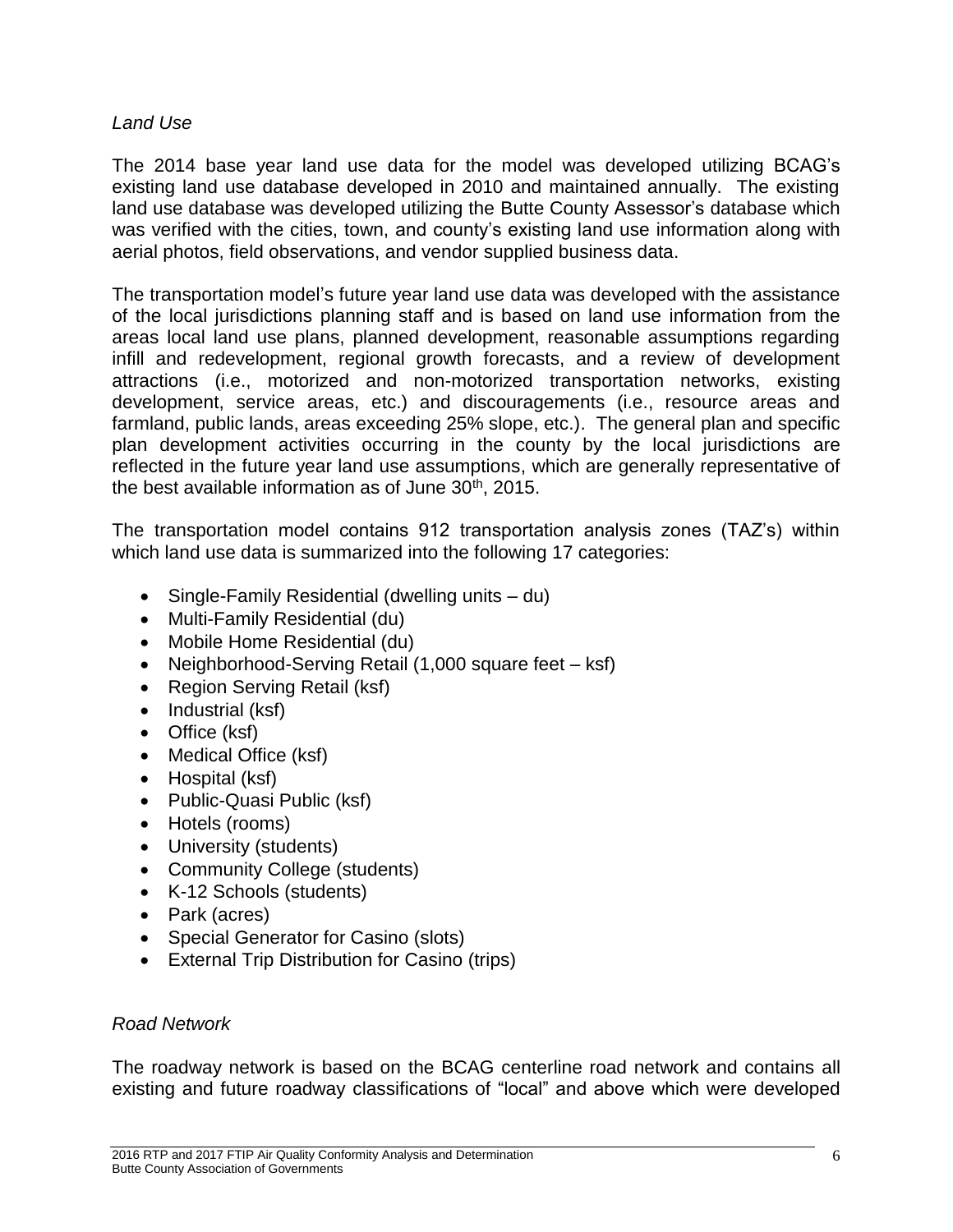considering local jurisdictions circulation elements of their general plans and Caltrans California Road System (CRS) maps. The road network includes all regionally significant roadways.

Future road networks prepared for emissions analysis include all regionally significant and non-regionally significant federal, state, and locally funded, and non-exempt projects. Tables 3-6 contain these non-exempt projects sorted by conformity analysis year. In addition, all projects within the RTP/FTIP that are exempt from conformity requirements have been documented (see Appendix A).

# *Validation/Calibration*

The BCAG transportation model was validated to daily, AM and PM peak hour conditions. Detailed validation summary reports are available upon request. In general, the transportation model generates results that exceed the screenline and link volume validation standards established in Caltrans *Travel Forecasting Guidelines*, November 1992, and *Travel Model Improvement Program (TMIP) Model Validation and Reasonableness Checking Manual*, February 1997 for daily, AM and PM peak hour conditions. In addition, the model meets the specific static validation criteria contained in the *2010 California Regional Transportation Plan Guidelines*.

In addition to static tests, the BCAG TDF model's estimate of daily vehicle miles of travel (VMT) for Butte County was compared to independent estimates from the Highway Performance Monitoring System (HPMS).

# BCAG Consultation and Planning Process

BCAG has followed the latest Final Transportation Conformity Rule in preparing the air quality conformity determination for the 2016 RTP and 2017 FTIP. The Final Conformity Rule requires that Regional Transportation Planning Agencies (RTPAs) develop an Air Quality Conformity Element to identify the procedures and criteria for developing air quality conformity determinations for their respective regions.

As the Regional Transportation Planning Agency (RTPA) for Butte County, BCAG has established a broad planning process and partnership with federal, state, and local governments, the Butte County Air Quality Management District, and the general public.

This planning process and partnership includes consultation through our Transportation Advisory Committees that is comprised of representatives from all levels of local government, state and federal agencies, the air district, the general public, and other affected agencies and interested citizens in Butte County. The Transportation Advisory Committee typically meets on a monthly basis as needed to review and provide input into all BCAG planning activities. The technical issues are resolved at this level, and recommendations are made to the BCAG Board of Directors.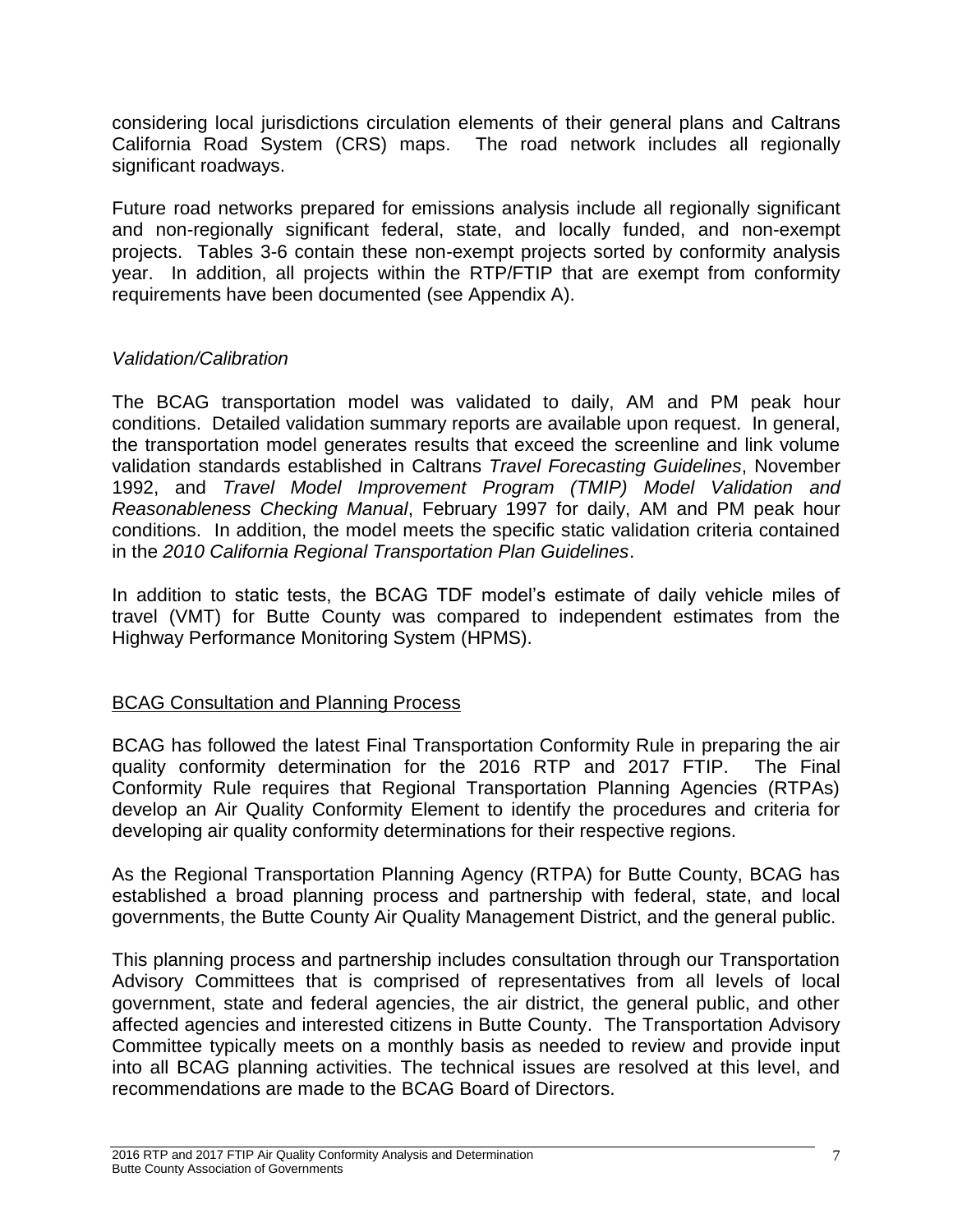# Specific Consultation

The transportation conformity document is required to be developed in consultation with BCAG's planning partners, and the opportunity must be provided for public review.

During the development of the air quality conformity analysis and determination, BCAG consulted with the **Interagency Consultation Review (ICR)** which reviewed and concurred with the emissions inventory, conformity analysis years, latest planning assumptions, project exemptions, as well as the methodology used to generate the emissions inventory. The ICR includes representatives from the Federal Highway Administration (FHWA), Environmental Protection Agency (EPA), Caltrans, Butte Count Air Quality Management District and BCAG. The Federal Transit Administration was invited to participate as well. The latest interagency consultation process began on April 15, 2015 with a memorandum requesting confirmation of the proposed emissions analysis years.

Further, a Planning Partners group was created to provide input on the future land use allocations utilized in preparing the analysis. The Planning Partners group included representatives from each local jurisdiction within Butte County. The group reviewed all assumptions and inputs that went into the development of the land use assumptions and allocation.

BCAG staff provided a 30-day public review and comment period in compliance with BCAG's adopted Public Participation Plan (PPP). Legal notices were posted in local newspapers, and the conformity document was made available at local public libraries and on BCAG's website. The Air Quality Conformity Analysis and Determination were circulated among staff from Federal Highway Administration (FHWA), Environmental Protection Agency (EPA), Federal Transit Agency (FTA), and Caltrans. Appendices C and D contain copies of public notices and responses to public comments.

# Financial Constraint

The 2017 FTIP and 2016 RTP have been financially constrained in accordance with the requirements of 40 CFR 93.108 and is consistent with the U.S. DOT metropolitan planning regulations (23 CFR Part 450). See Financial Element of 2016 RTP for further details.

# Transportation Control Measures

There are no TCMs in the CO SIP and there is no approved ozone or PM2.5 SIP applicable to Butte County. Because there are no TCMs in an approved SIP for Butte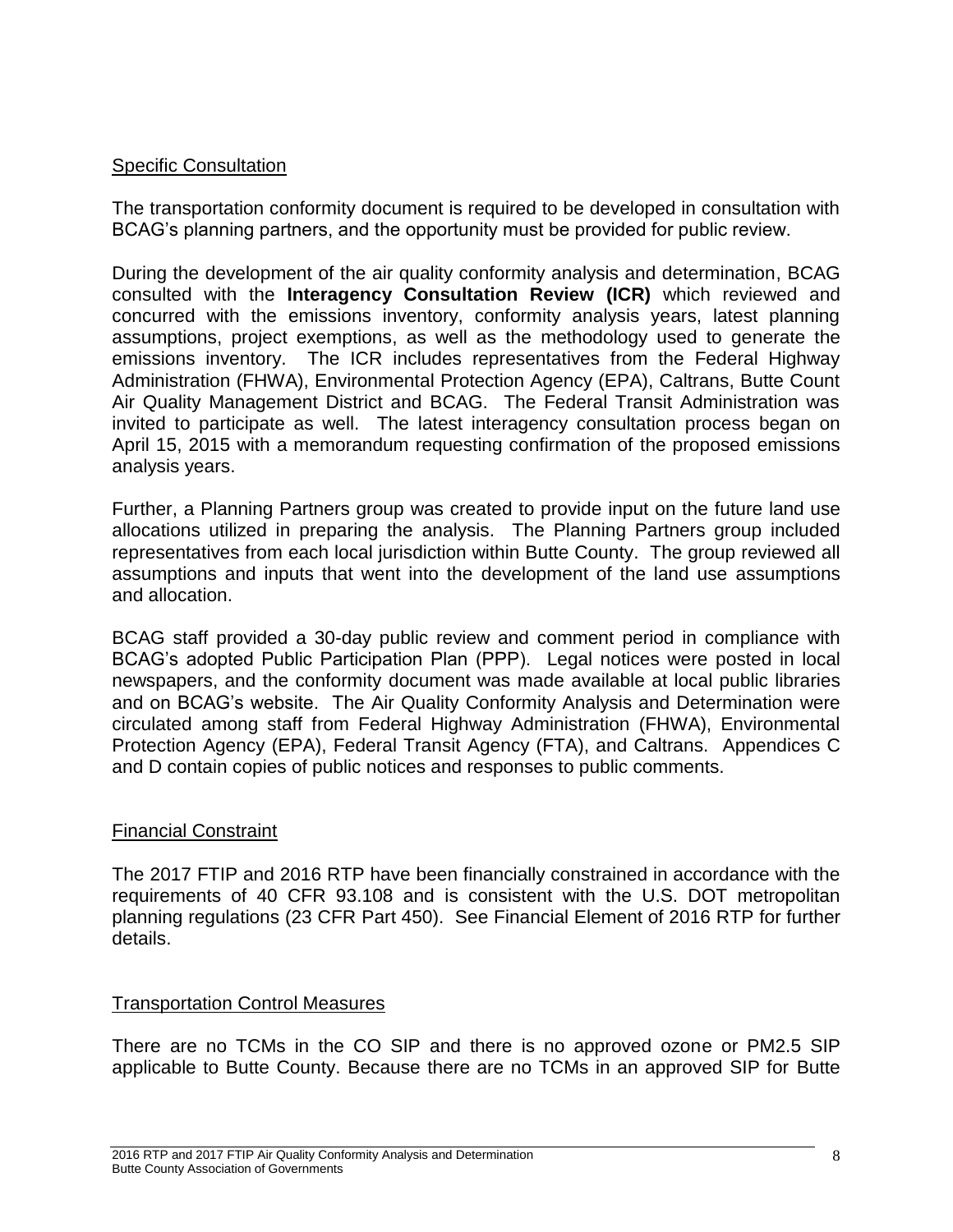County, Butte County currently has no TCMs in place and therefore timely TCM implementation requirements do not apply.

# Vehicle Registrations

Butte County Association of Governments does not estimate vehicle registrations, age distributions or fleet mix. Rather, current forecasted estimates for these data are developed by the California Air Resources Board (CARB) and included in the EMFAC 2014 model. On December 14, 2015, EMFAC 2014 was approved by the federal government for use in California conformity analysis. Vehicle registrations, age distribution and fleet mix are developed and included in the model by CARB and cannot be updated by the user.

# Modeling Documentation

A complete description of BCAG's transportation model is available upon request. BCAG's transportation model, which was used to develop transportation-related emissions for the Butte County non-attainment and maintenance areas, currently meets all requirements set forth in the March 2012 Federal Register.

# Emissions Models

In order to determine emissions associated with the implementation of the 2016 RTP and 2017 FTIP, the most recent, federally approved, emissions model is used. To develop the air quality conformity analysis, two types of models were used: the BCAG transportation model and EMFAC.

The BCAG transportation model was used to prepare the traffic model runs for the necessary analysis years. The BCAG transportation model produced forecasts of vehicle miles traveled (VMT), trip ends, speed distributions, lane miles, and other travel related data required for the emission models.

BCAG used the most current federally approved emissions model to prepare the regional emissions analysis. At the time this document was prepared, June 2016, EMFAC 2014 was the latest federally approved model in California.

# Analysis Years

The regional emissions analysis begins with the year of 2018, as the transportation conformity rule states that the first emissions analysis year may not exceed five years from the year the RTP/FTIP conformity determination was prepared (2016). In addition, 2018 is the attainment year for CO under the 80-tons-per-day budget. The milestone years of 2020 and 2030 are included since analysis is required between years and can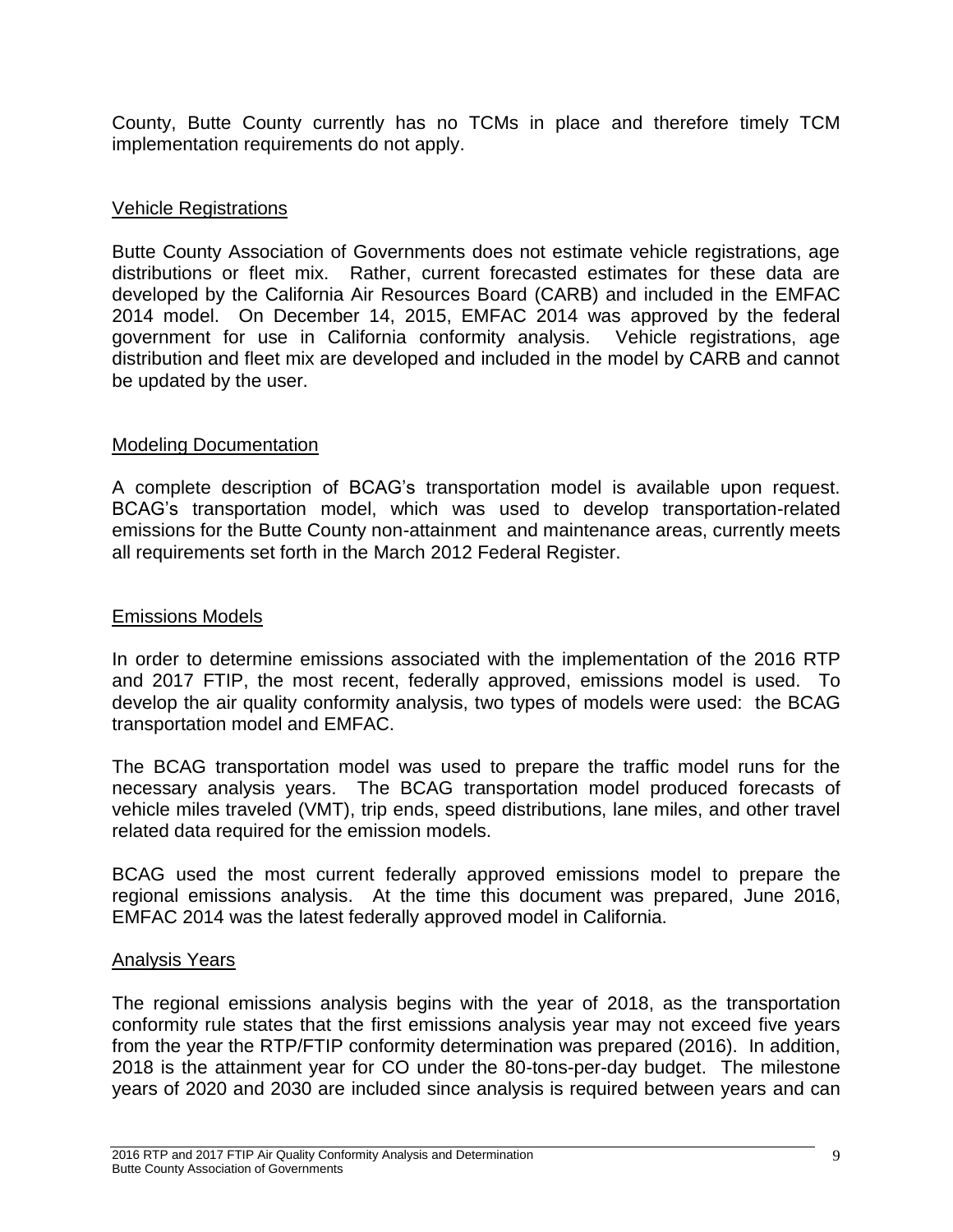not be more than 10 years apart. The last year included in the emissions analysis is the long-range RTP horizon year of 2040.

A summary of the analysis years is indicated below:

- 2018 CO maintenance year (new 80 tons-per-day budget) and no greater than five years from the preparation of the RTP and FTIP conformity determination (2016),
- 2020 Milestone year no more than 10 years from last analysis year
- 2030 Milestone year no more than 10 years from last analysis year
- 2040 Horizon year of BCAG's long-range RTP

# Projects Included in the Regional Emissions Analysis

The 2016 RTP and 2017 FTIP include all federal and non-federal regionally significant projects expected to occur in the Butte County ozone and PM2.5 non-attainment areas and Chico Urbanized Area carbon monoxide maintenance area. Projects included in this emissions analysis include all relevant projects contained in the 2016 RTP and 2017 FTIP that are assumed funded. The projects are those receiving federal transportation dollars as well as those that have been determined to be regionally significant regardless of funding type. All capacity projects have been included in this conformity analysis as required by the Transportation Conformity Rule. The funding sources for which the specific list of projects is derived are listed in Table 2 below.

| <b>ATP</b>  | <b>Active Transportation Program</b>                          |
|-------------|---------------------------------------------------------------|
| <b>CMAQ</b> | <b>Congestion Mitigation and Air Quality</b>                  |
| <b>FTA</b>  | Federal Transit Administration (5307, 5309, 5310, 5311, 5339) |
| <b>HBP</b>  | Highway Bridge Program                                        |
| <b>HSIP</b> | Highway Safety Improvement Program                            |
| IIIP        | Interregional Improvement Program (Derived from STIP)         |
| Local       | Local Agency Funds (City/County funds)                        |
| <b>RIP</b>  | Regional Improvement Program (Derived from STIP)              |
|             | SHOPP State Highway Operations and Protection Program         |
| <b>SRTS</b> | Safe Routes to School                                         |

**Table 2 RTP and FTIP Project Funding Sources**

The specific capacity projects included in each analysis year in the emissions analysis are included below in Tables 3, 4, 5, and 6. It is important to note that the 2020 model includes all projects listed in Table 3, the 2030 model includes all projects listed in Tables 3 and 4, and the 2040 model includes all projects listed in Tables 3, 4, and 5.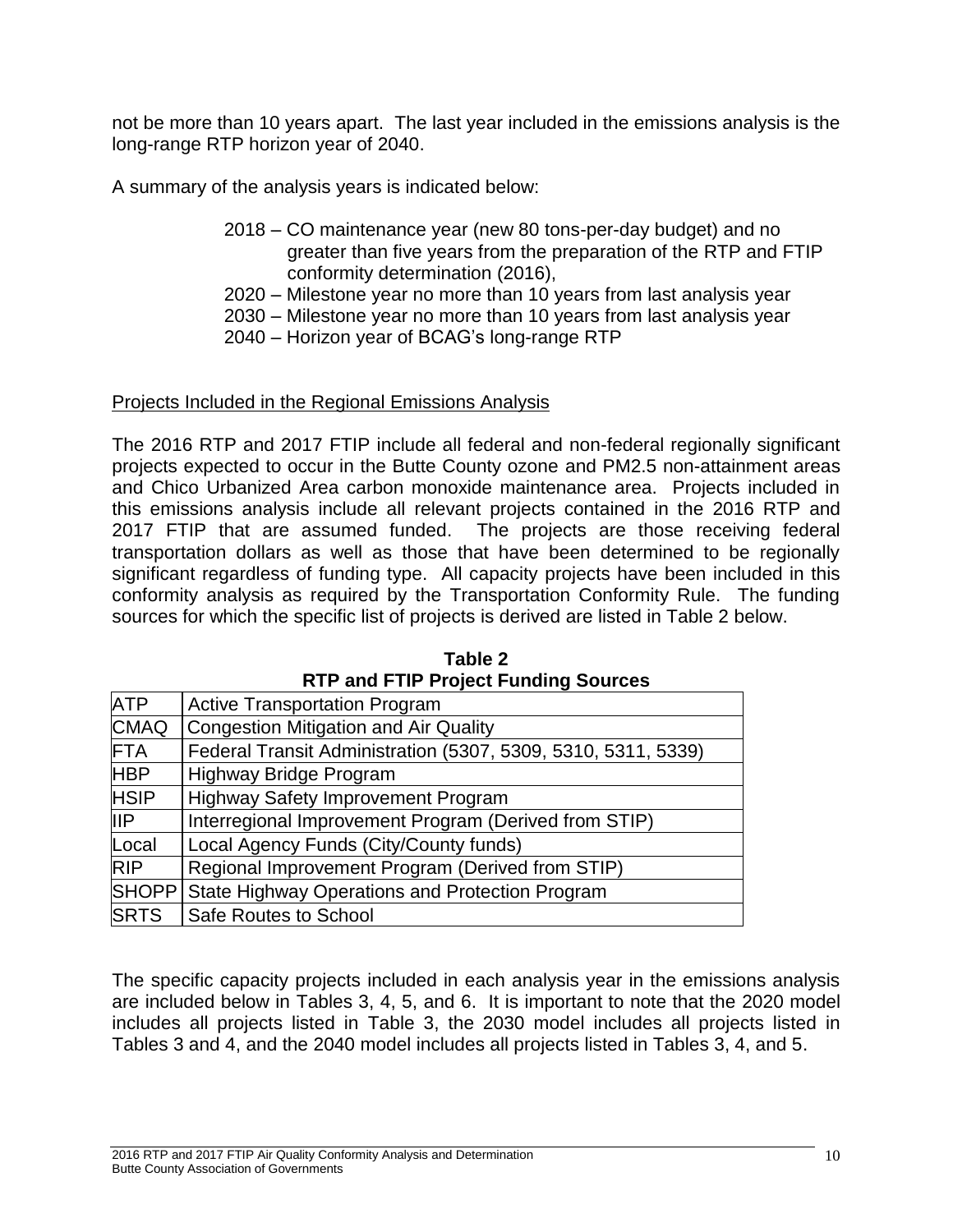| <b>Jurisdiction</b> | Roadway             | <b>Segment</b>                   | <b>Proposed Improvement</b> |
|---------------------|---------------------|----------------------------------|-----------------------------|
| <b>Butte County</b> | Central House Rd    | Bridge @ Wyman Ravine            | Widen to 2 lanes            |
| Chico               | SR 99               | SR 32 to E. 1 <sup>st</sup> Ave  | <b>Auxiliary lanes</b>      |
| Chico               | SR 32               | SR 99 to El Monte Ave            | Widen to 4 lanes            |
| Chico               | SR 32               | El Monte Ave to Yosemite Dr      | Widen to 4 lanes            |
| Chico               | SR 32               | W 1st St to W 4th St             | Reduce to 2 lanes           |
| Chico               | SR 32               | Park & Ride @ Fir St             | Add 30 parking spaces       |
| Chico               | Eaton Rd            | St Lawrence Ave to Wildwood Ave  | Construct 4 lane roadway    |
| Chico               | Eaton Rd            | Ceanothus Ave to Floral Ave      | Construct 4 lane roadway    |
|                     |                     | Ceanothus Ave to St Lawrence     |                             |
| Chico               | Eaton Rd            | Ave                              | Widen to 4 lanes            |
| Chico               | Forest Ave          | SR 32 to Humboldt Rd             | Widen to 4 lanes            |
| Chico               | <b>Cohassett Rd</b> | Two Oaks Dr to Thorntree Dr      | Widen to 4 lanes            |
| Chico               | <b>Cohassett Rd</b> | Airport Blvd to Eaton Rd         | Widen to 4 lanes            |
| Chico               | Midway              | Hegan Ln to E. Park Ave          | Widen to 4 lanes            |
| Chico               | <b>MLK Blvd</b>     | E. Park Ave to 20th St           | Widen to 4 lanes            |
| Chico               | <b>Bruce Rd</b>     | Skyway to SR 32                  | Widen to 4 lanes            |
| Chico               | Notre Dame          | E. 20th St to Little Chico Creek | Construct 2 lane roadway    |
| Chico               | $E. 20th$ St        | Forest Ave to Bruce Rd           | Widen to 4 lanes            |
| Chico               | Guynn Rd            | Bridge @ Lindo Channel           | Widen to 2 lanes            |
| Paradise            | Skyway              | Pearson Rd to Elliott Rd         | Reduce to 2 lanes           |

**Table 3 Capacity Projects Included in 2018 Emissions Analysis**

#### **Table 4 Capacity Projects Included in 2020 Emissions Analysis\***

| <b>Jurisdiction</b> | Roadway      | <b>Segment</b>                | <b>Proposed Improvement</b> |
|---------------------|--------------|-------------------------------|-----------------------------|
| <b>Butte County</b> | <b>SR 70</b> | Ophir Rd to Palermo Rd        | Widen to 4 lanes            |
| Chico               | Eaton Rd     | @ SR 99 interchange           | Widen to 4 lanes            |
| Chico               | W. Eaton Rd  | SR 32 to western termini      | Construct 2 lane roadway    |
| Chico               | SR 99        | Skyway to 20th St             | <b>Auxiliary lanes</b>      |
| Chico               | SR 99        | 20th St to SR 32              | <b>Auxiliary lanes</b>      |
| Chico               | Esplanade    | Eaton Rd to Nord Hwy          | Widen to 4 lanes            |
| Oroville            | SR 162       | Oro-Dam Blvd to Foothill Blvd | Widen to 3 lanes            |

\*Also includes all projects listed in Table 3.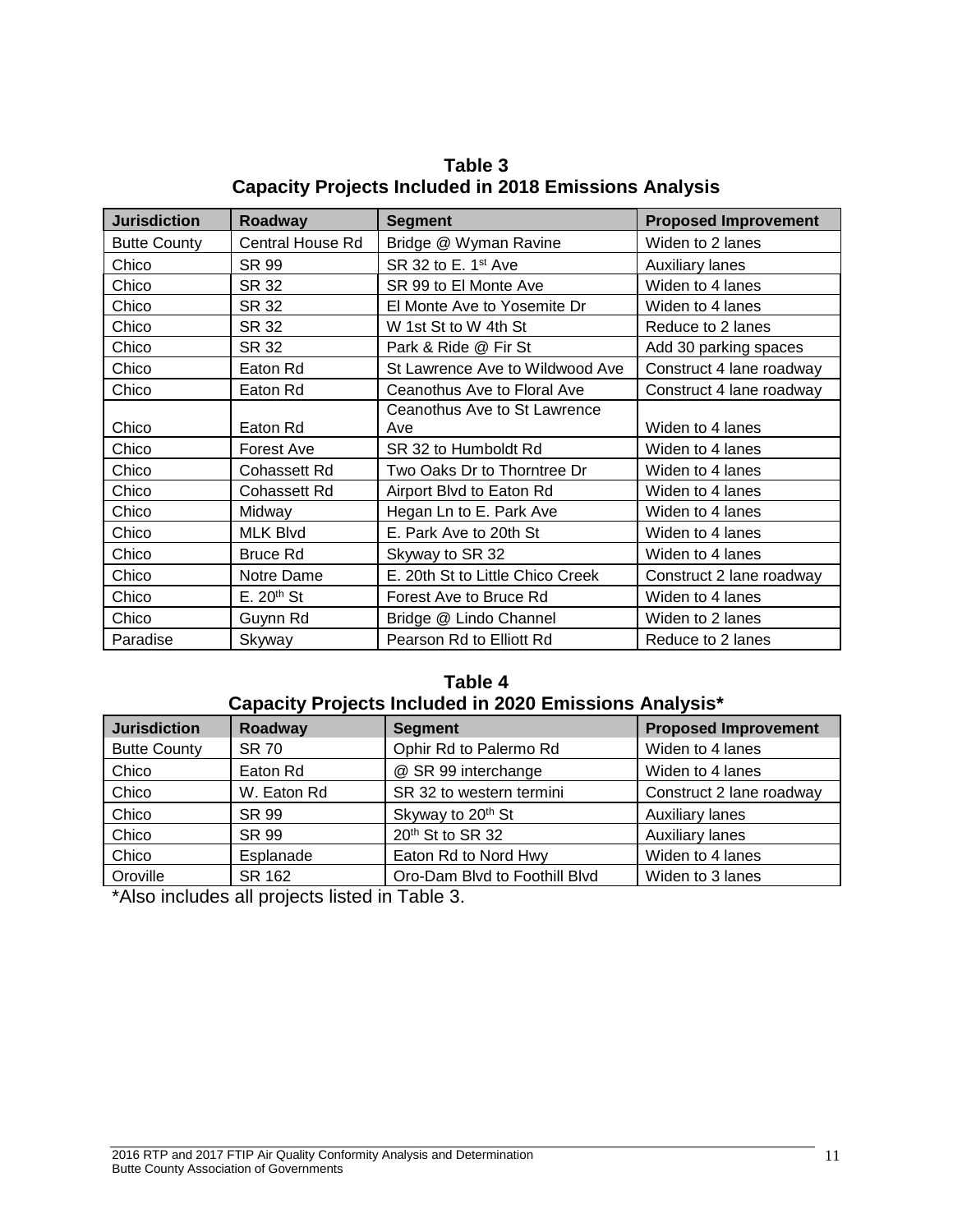| <u> capacity i rejecto moladod in 2000 Emilocrono Amaryolo</u> |                   |                                 |                             |
|----------------------------------------------------------------|-------------------|---------------------------------|-----------------------------|
| <b>Jurisdiction</b>                                            | Roadway           | <b>Segment</b>                  | <b>Proposed Improvement</b> |
| <b>Butte County</b>                                            | <b>SR 70</b>      | Palermo Rd to Cox Ln            | Widen to 4 lanes            |
| <b>Butte County</b>                                            | Kittyhawk Dr      | SR 99 to Garner Ln              | Construct 2 lane roadway    |
| Chico                                                          | Notre Dame        | Comanche Creek to Southgate Ave | Construct 2 lane roadway    |
|                                                                |                   |                                 | Replace intersection with   |
| Chico                                                          | Southgate         | SR 99 interchange               | new 2 lane overpass         |
|                                                                |                   | Midway to Skyway and Entler Ave |                             |
| Chico                                                          | Southgate         | to Player Ln                    | Construct 2 lane roadway    |
| Chico                                                          | Fair St           | Fair St to Entler Ave           | Construct 2 lane roadway    |
| Chico                                                          | $E 20th$ St       | Notre Dame to Bruce Rd          | Widen to 4 lanes            |
| Chico                                                          | Silver Dollar Way | Fair St to MLK Blvd             | Construct 2 lane roadway    |
| Chico                                                          | Manzanita Ave     | Chico Canyon Rd to Wildwood Ave | Widen to 4 lanes            |
| Chico                                                          | Chico Canyon Rd   | E. 8th St to Manzanita Ave      | Widen to 4 lanes            |
| Chico                                                          | Esplanade         | Eaton Rd to SR 99               | Widen to 4 lanes            |

**Table 5 Capacity Projects Included in 2030 Emissions Analysis\***

\*Also includes all projects listed in Tables 3 and 4.

|  |  | Table 6 |                                                        |  |
|--|--|---------|--------------------------------------------------------|--|
|  |  |         | Capacity Projects Included in 2040 Emissions Analysis* |  |

| <b>Jurisdiction</b> | Roadway                 | <b>Segment</b>              | <b>Proposed Improvement</b> |
|---------------------|-------------------------|-----------------------------|-----------------------------|
| <b>Butte County</b> | <b>SR 70</b>            | E Gridley Rd to Yuba County | Widen to 4 lanes            |
| Paradise            | Anchor Way              | S. Libby Rd to Clark Rd     | Construct 2 lane roadway    |
| Paradise            | Buschmann Rd            | Foster Rd to Skyway         | Construct 2 lane roadway    |
| Paradise            | Forest Service Ln       | Moore Rd to Skyway          | Construct 2 lane roadway    |
| Paradise            | Elliott Rd              | <b>Elliott to Kibler Rd</b> | Construct 2 lane roadway    |
| Paradise            | <b>Grinding Rock Rd</b> | Grinding Rock Rd to Skyway  | Construct 2 lane roadway    |
| Paradise            | S. Libby Rd             | S. Libby Rd to Edgewood Ln  | Construct 2 lane roadway    |
| Paradise            | Sawmill Rd              | Sawmill Rd to S. Libby Rd   | Construct 2 lane roadway    |

\*Also includes all projects listed in Tables 3, 4 and 5.

# Eight-hour Ozone Standards

*2008 Ozone NAAQS*

Effective July 20, 2012, Butte County is designated marginal nonattainment under EPA's federal 2008 8-hour ozone National Ambient Air Quality Standards (NAAQS).

The conformity test to be used to demonstrate conformity to the 2008 8-hour federal ozone NAAQS is the "no-greater-than 2011" test whereby future emissions must be less than or equal to those emission present in 2011.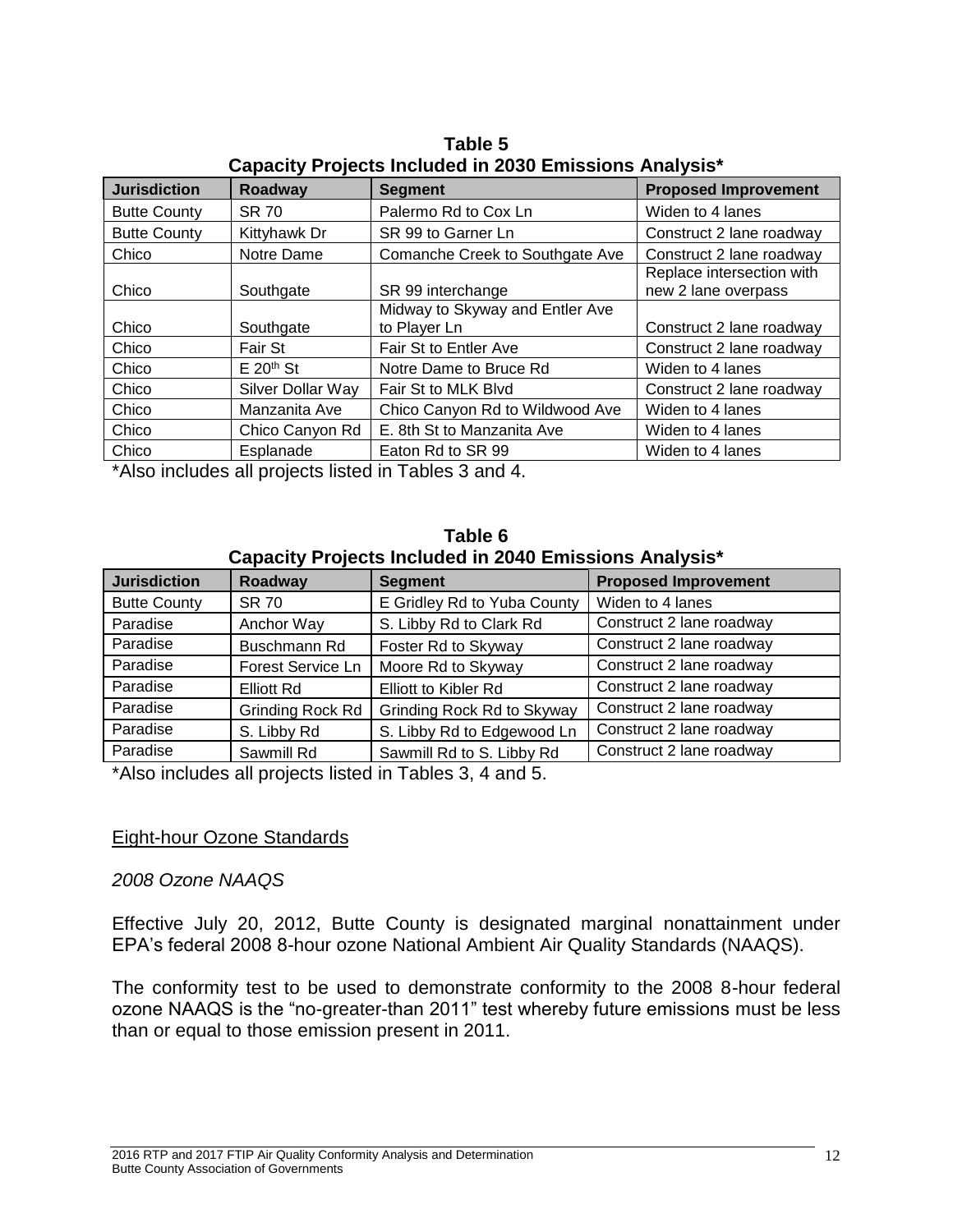# Carbon Monoxide "Budget Test"

Upon being redesignated from "non-attainment" to "maintenance" for carbon monoxide in 1998, BCAG was allocated a countywide emissions budget of 100 tons per day. As part of a July 2004 revision to the California State Implementation Plan (SIP) for Carbon Monoxide, Butte County's CO emissions budget was changed to 80 tons per day.

The conformity test to be used to demonstrate conformity for CO is the "budget test" whereby CO emissions are not to exceed the 80 tons per day budget.

#### Fine Particulate Matter (PM2.5)

On October 17, 2006 U.S. EPA promulgated the new 2006 24-hour PM2.5 standard. Based on this standard, a portion of Butte County (western) has been designated nonattainment. This new standard took effect December 14, 2009.

The conformity test to be used to demonstrate conformity to the 2006 24-hour PM2.5 standard is the "no-greater-than 2008" test whereby future emissions must be less than or equal to those emission present in 2008. The baseline year of 2008 is consistent with U.S. EPA's finalized Transportation Conformity Rule PM2.5 and PM10 amendments signed March 10, 2010 and detailed in 40 CFR 93.119.

#### <span id="page-16-0"></span>**Regional Emissions Analysis and Forecast**

The regional emissions analysis and forecast for ozone precursors, carbon monoxide, PM2.5 and its precursor have been summarized in the following tables. The summary of emissions forecasts is derived from outputs of the EMFAC 2014 model. These tables show comparisons of:

- ROG: Reactive Organic Gases as an ozone precursor
- NOx: Oxides of Nitrogen as an ozone and PM2.5 precursor
- CO: Carbon Monoxide
- PM2.5: Fine Particulate Matter (smaller than 2.5 micrometers)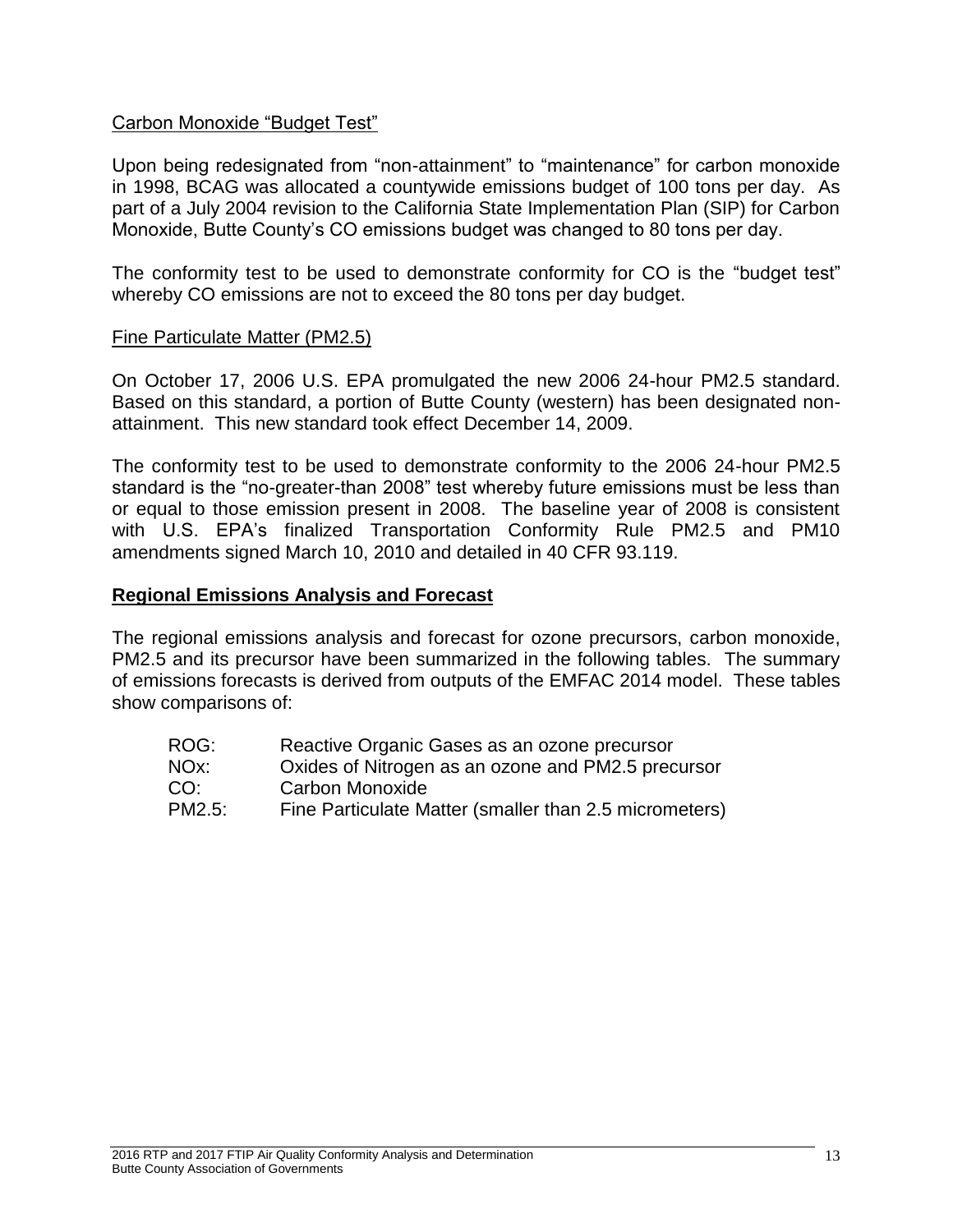# Ozone 8-hour Standard Tests – No-greater-than- 2011 Test

|      |                                      | $100$ $10$ $90$ $500$ $100$ $100$ $100$ $100$ $100$ |                                 |
|------|--------------------------------------|-----------------------------------------------------|---------------------------------|
|      | ROG - TONS PER DAY OF EMISSIONS      |                                                     |                                 |
|      |                                      | (EMFAC 2014 Summer Run)                             |                                 |
|      | <b>Analysis Year   ROG Emissions</b> | Less than 2011?                                     | <b>Pass Conformity</b><br>Test? |
| 2011 | 4.8                                  |                                                     | ves                             |
| 2018 | 2.3                                  | ves                                                 | ves                             |
| 2020 | 1.9                                  | ves                                                 | ves                             |
| 2030 | 1.1                                  | ves                                                 | ves                             |
| 2040 | 0.7                                  | ves                                                 | ves                             |

# **Table 7 ROG "No-greater-than-2011" Emissions Tests**

# **Table 8 NOx "No-greater-than-2011" Emissions Tests**

|      | NOx - TONS PER DAY OF EMISSIONS      |                         |                                 |
|------|--------------------------------------|-------------------------|---------------------------------|
|      |                                      | (EMFAC 2014 Summer Run) |                                 |
|      | <b>Analysis Year   NOx Emissions</b> | Less than 2011?         | <b>Pass Conformity</b><br>Test? |
| 2011 | 10.5                                 | --                      | ves                             |
| 2018 | 5.3                                  | ves                     | ves                             |
| 2020 | 4.4                                  | ves                     | ves                             |
| 2030 | 2.1                                  | ves                     | ves                             |
| 2040 | 1.8                                  | ves                     | ves                             |

Carbon Monoxide Budget Test

| Table 9                                                |
|--------------------------------------------------------|
| CO "Budget Test" Emissions Test 80 Tons-per-day Budget |
| $\overline{10}$ DED BAY OF FULOCIOUS                   |

| ICO – TONS PER DAY OF EMISSIONS |                     |                         |                              |  |  |  |  |
|---------------------------------|---------------------|-------------------------|------------------------------|--|--|--|--|
|                                 |                     | (EMFAC 2014 Winter Run) |                              |  |  |  |  |
| Analysis Year                   | <b>CO Emissions</b> | <b>CO Budget</b>        | <b>Pass Conformity Test?</b> |  |  |  |  |
| 2018                            | 15.1                | 80.0                    | ves                          |  |  |  |  |
| 2020                            | 12.0                | 80.0                    | ves                          |  |  |  |  |
| 2030                            | 5.7                 | 80.0                    | ves                          |  |  |  |  |
| 2040                            | 4.1                 | 80.0                    | ves                          |  |  |  |  |

٦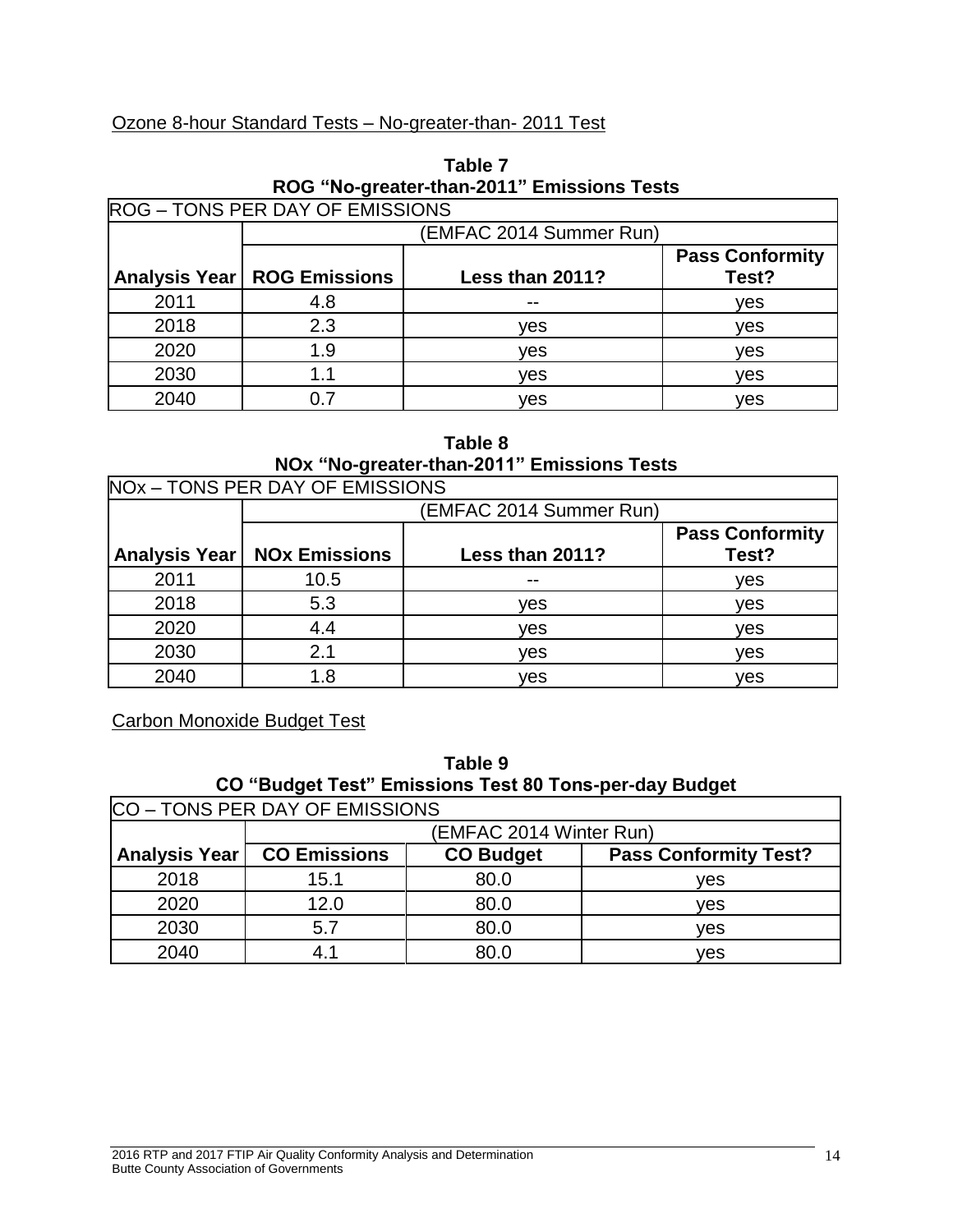# 2006 24-hour PM2.5 Standard Test – No-greater-than-2008 Test

| 24-hour PM2.5 "No-greater-than-2008" Emissions Test |                                                                                    |                         |     |  |  |  |  |  |  |
|-----------------------------------------------------|------------------------------------------------------------------------------------|-------------------------|-----|--|--|--|--|--|--|
|                                                     | 24-hour PM2.5 - TONS PER DAY OF EMISSIONS                                          |                         |     |  |  |  |  |  |  |
|                                                     |                                                                                    | (EMFAC 2014 Winter Run) |     |  |  |  |  |  |  |
|                                                     | Analysis Year   PM2.5 Emissions<br><b>Pass Conformity Test?</b><br>Less than 2008? |                         |     |  |  |  |  |  |  |
| 2008                                                | 0.31                                                                               | --                      | --  |  |  |  |  |  |  |
| 2018                                                | 0.18                                                                               | ves                     | ves |  |  |  |  |  |  |
| 2020                                                | 0.16                                                                               | ves                     | ves |  |  |  |  |  |  |
| 2030                                                | 0.16                                                                               | ves                     | ves |  |  |  |  |  |  |
| 2040                                                | 0.17                                                                               | ves                     | ves |  |  |  |  |  |  |

| Table 10                                            |  |
|-----------------------------------------------------|--|
| 24-hour PM2.5 "No-greater-than-2008" Emissions Test |  |

| Table 11                                  |  |
|-------------------------------------------|--|
| NOx "No-greater-than-2008" Emissions Test |  |

| NO <sub>x</sub> - TONS PER DAY OF EMISSIONS |                      |                         |                              |  |  |  |  |
|---------------------------------------------|----------------------|-------------------------|------------------------------|--|--|--|--|
|                                             |                      | (EMFAC 2014 Winter Run) |                              |  |  |  |  |
| Analysis Year                               | <b>NOx Emissions</b> | Less than 2008?         | <b>Pass Conformity Test?</b> |  |  |  |  |
| 2008                                        | 14.0                 | $-$                     | $- -$                        |  |  |  |  |
| 2018                                        | 5.9                  | ves                     | ves                          |  |  |  |  |
| 2020                                        | 4.9                  | ves                     | ves                          |  |  |  |  |
| 2030                                        | 2.3                  | ves                     | ves                          |  |  |  |  |
| 2040                                        | 1.9                  | ves                     | ves                          |  |  |  |  |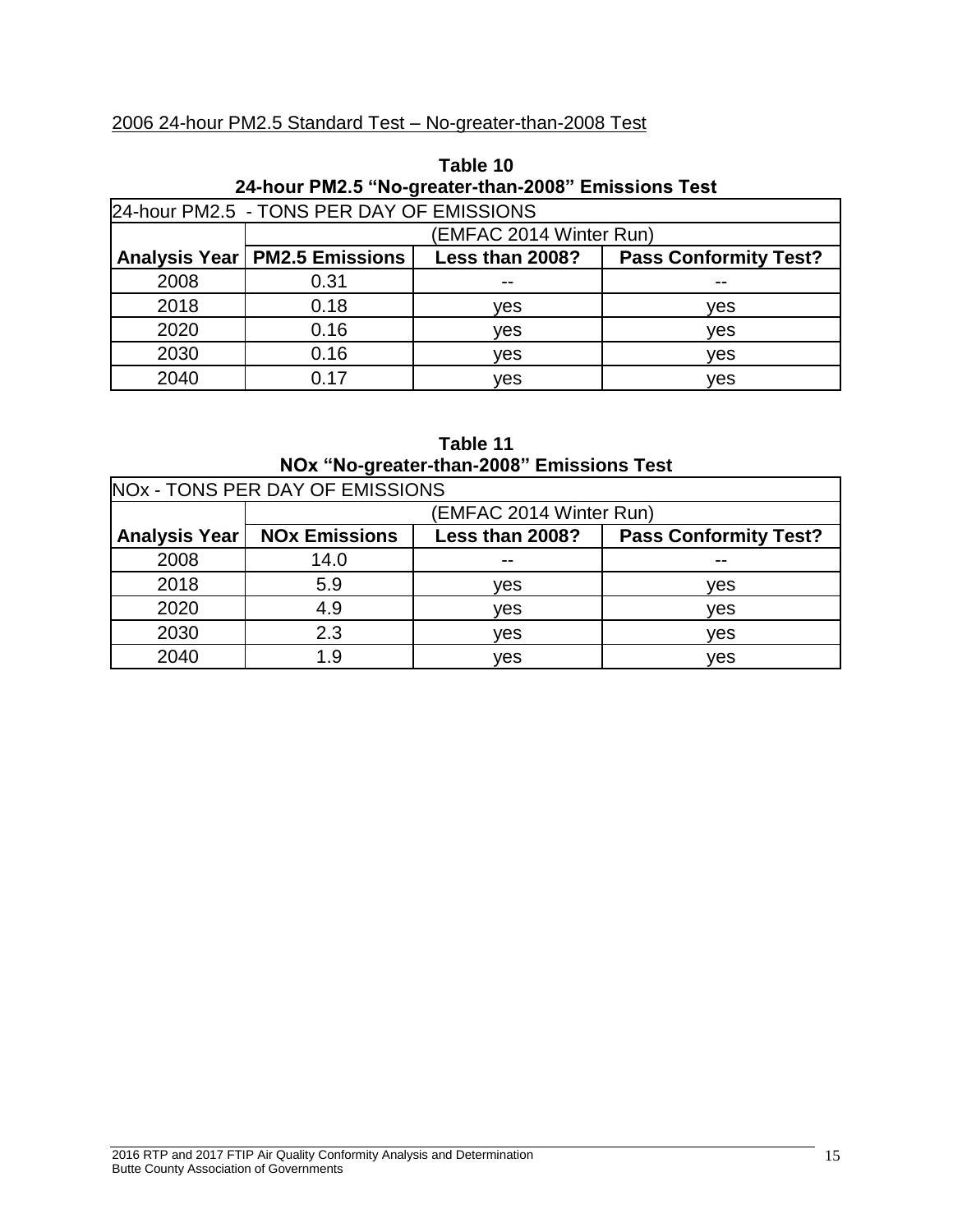# <span id="page-19-0"></span>**Air Quality Conformity Determination**

The results from the 2017 FTIP and 2016 RTP emissions analysis show that current and future emissions of the ozone precursors ROG and NOx will be less than 2011 emissions levels, current and future carbon monoxide emissions will be below their budget threshold of 80 tons per day, and future emissions of 24-hour PM2.5 and its precursor NOx will be less than the 2008 emissions levels. Thus, Butte County, in accordance with the Transportation Conformity Rule requirements applicable to Butte County  $(\S 51.464$  and  $\S 51.436 - 51.440)$ , has satisfied the "no-greater-than-2011" test for the 2008 8-hour federal ozone NAAQS, the "budget test" for carbon monoxide for the 80-tons-per-day budget, and the "no-greater-than-2008" test for federal 24-hour PM2.5 NAAQS. **Based on this analysis, the 2016 Regional Transportation Plan (RTP) and 2017 Federal Transportation Improvement Program (FTIP) conforms to the applicable State Implementation Plan (SIP) and all applicable sections of the EPA's Transportation Conformity Rule.**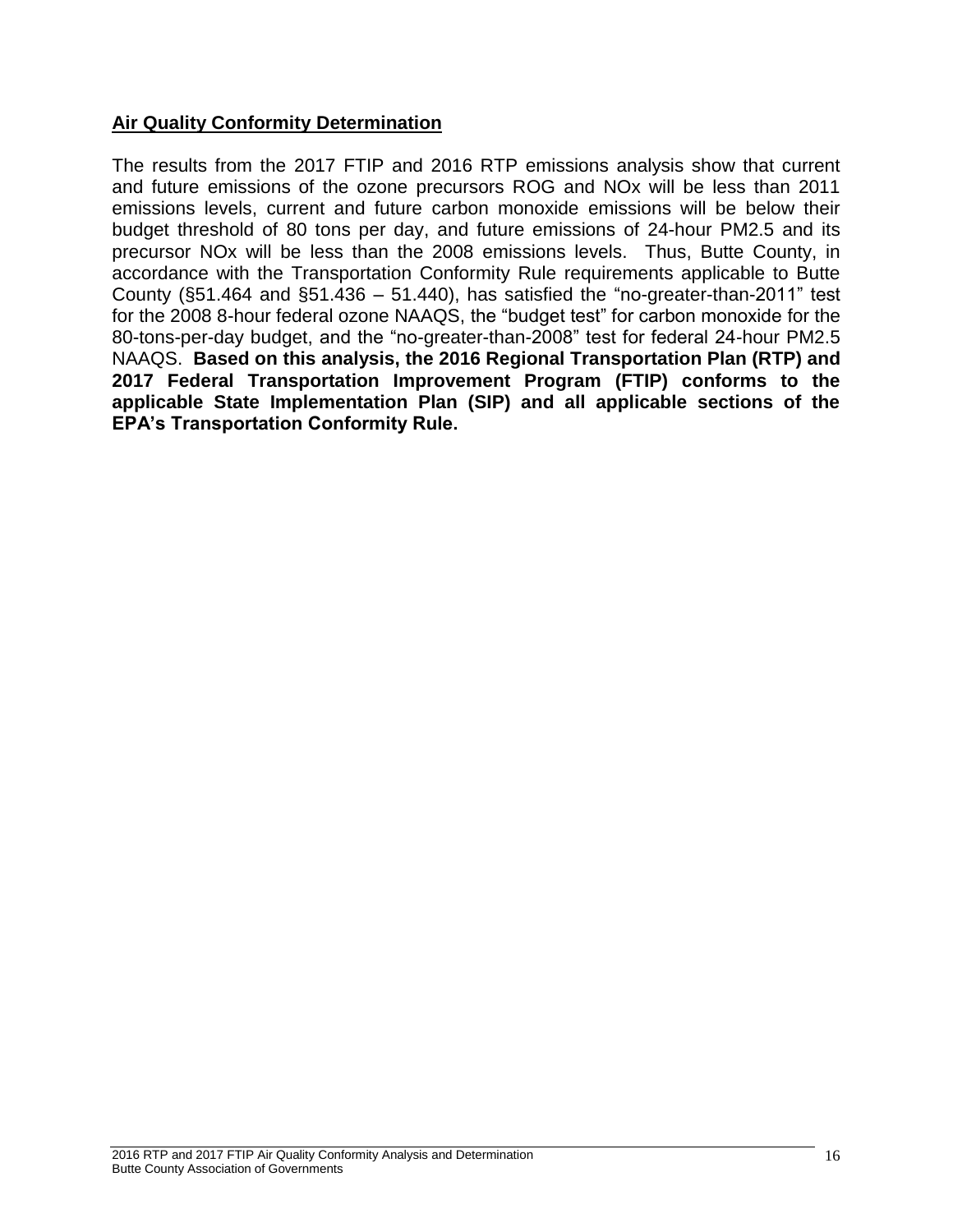# **APPENDIX A**

**EXEMPT TRANSPORTATION PROJECT LIST**

See Next Page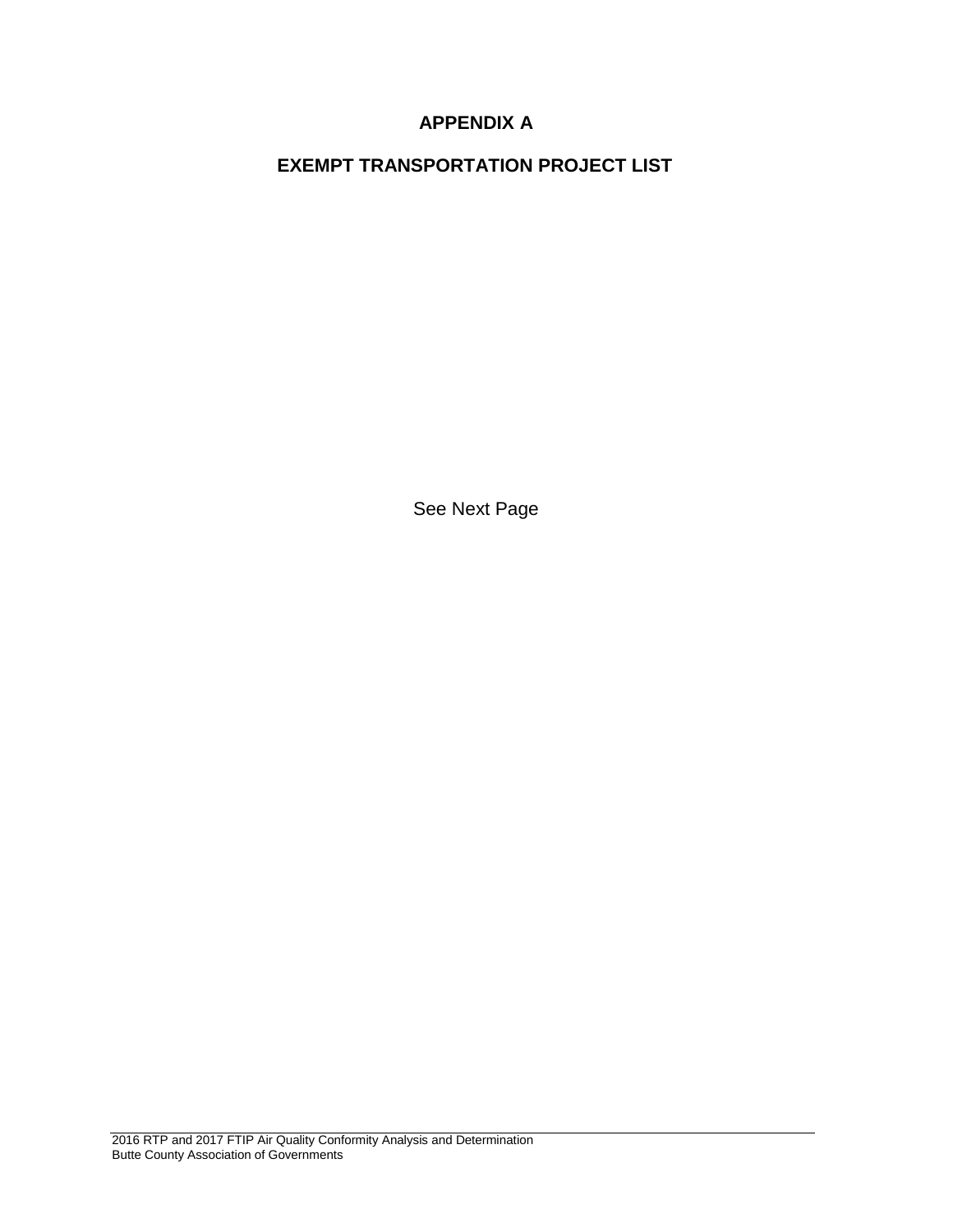#### **APPENDIX A**

#### **BCAG Exempt Project Listing - 2016 RTP/SCS (Draft)**

| <b>AGENCY</b> | <b>CTIPS ID</b> | TITLE                                                                         | PROJECT DESCRIPTION                                                                                                                                                                                                                                                                                                                                      |                   |                            |                            | TRANSPORTATION CONFORMITY RULE - Exempt Reference                                                          |
|---------------|-----------------|-------------------------------------------------------------------------------|----------------------------------------------------------------------------------------------------------------------------------------------------------------------------------------------------------------------------------------------------------------------------------------------------------------------------------------------------------|-------------------|----------------------------|----------------------------|------------------------------------------------------------------------------------------------------------|
| County        | 102-0000-0165   | Neal Road and Cohasset Road Bike<br>Project                                   | On Neal Rd. from Oro-Chico Hwy to the Skyway &<br>unincorporated portion of Cohasset Rd from Chico Limits to the<br>Cohasset School. Construct Class 2 bike lanes.                                                                                                                                                                                       | Section<br>93.126 | Table 2 Exempt<br>Projects | Air<br>Quality             | <b>Bicycle and Pedestrian Facilities</b>                                                                   |
| County        | 202-0000-0192   | Butte County Forest Motorized Trail<br>Management Plan                        | Plumas National Forest and Feather River Ranger District.<br>Develop a Trail Asessment Study Report for 19 OHV trails<br>totaling 15.25 miles with the Feather River Ranger District.                                                                                                                                                                    | Section<br>93.126 | Table 2 Exempt<br>Projects | Other                      | Planning and Technical Studies                                                                             |
| County        | 202-0000-0070   | Butte County Highway Safety<br>Improvement Program (HSIP) Grouped             | HSIP3-03-002. Lincoln Blyd from 50' north of Idora St to 100'<br>south of Arnold Ave.                                                                                                                                                                                                                                                                    | Section<br>93.126 | Table 2 Exempt<br>Projects | Safety                     | Highway Safety Improvement<br>Program implementation                                                       |
|               |                 | Projects                                                                      | HSIP5-03-001. County of Butte, Durham-Pentz Rd between<br>SR 99 and SR 191.                                                                                                                                                                                                                                                                              | Section<br>93.126 | Table 2 Exempt<br>Projects | Safety                     | Highway Safety Improvement<br>Program implementation                                                       |
|               |                 |                                                                               | HSIP5-03-002. County of Butte, signal at East Gridley Rd and<br>Larkin Rd.                                                                                                                                                                                                                                                                               | Section<br>93.126 | Table 2 Exempt<br>Projects | Safety                     | Highway Safety Improvement<br>Program implementation                                                       |
|               |                 |                                                                               | HSIP5-03-009. City of Oroville, signals at Oro Dam Blvd,<br>Orange Ave, and Acacia Ave signal install.                                                                                                                                                                                                                                                   | Section<br>93.126 | Table 2 Exempt<br>Projects | Safety                     | Highway Safety Improvement<br>Program implementation                                                       |
|               |                 |                                                                               | HSIP6-03-006. Town of Paradise, Clark Rd between Adams<br>Rd and Kimberly Ln.                                                                                                                                                                                                                                                                            | Section<br>93.126 | Table 2 Exempt<br>Projects | Safety                     | Highway Safety Improvement<br>Program implementation                                                       |
|               |                 |                                                                               | HSIP6-03-008. Town of Paradise, Pearson Rd between Clark<br>Rd and Pentz Rd.                                                                                                                                                                                                                                                                             | Section<br>93.126 | Table 2 Exempt<br>Projects | Safety                     | Highway Safety Improvement<br>Program implementation                                                       |
|               |                 |                                                                               | HSIP6-03-009. Town of Paradise, Clark Rd between Bille Rd<br>and Wagstaff Rd.                                                                                                                                                                                                                                                                            | Section<br>93.126 | Table 2 Exempt<br>Projects | Safety                     | Highway Safety Improvement<br>Program implementation                                                       |
|               |                 |                                                                               | HSIP7-03-001. City of Chico, Nord Ave (SR 32) from 1st St to<br>4th St.                                                                                                                                                                                                                                                                                  | Section<br>93.126 | Table 2 Exempt<br>Projects | Safety                     | Highway Safety Improvement<br>Program implementation                                                       |
|               |                 |                                                                               | HSIP7-03-002. City of Chico, Esplanade between Cohasset Rd<br>and Memorial Way.                                                                                                                                                                                                                                                                          | Section<br>93.126 | Table 2 Exempt<br>Projects | Safety                     | Highway Safety Improvement<br>Program implementation                                                       |
|               |                 |                                                                               | HSIP7-03-003. City of Chico, intersection of Nord Ave and                                                                                                                                                                                                                                                                                                | Section<br>93.126 | Table 2 Exempt             | Safety                     | Highway Safety Improvement                                                                                 |
|               |                 |                                                                               | West Sacramento Ave.<br>HSIP7-03-004. Town of Paradise, intersection of Skyway at                                                                                                                                                                                                                                                                        | Section           | Projects<br>Table 2 Exempt | Safety                     | Program implementation<br>Highway Safety Improvement                                                       |
| County        |                 | 202-0000-0125 Las Plumas SRTS                                                 | Black Olive Dr.<br>Between Waler Rd and Autrey Ln. Walmer Rd between Lincoln                                                                                                                                                                                                                                                                             | 93.126<br>Section | Projects<br>Table 2 Exempt | Air                        | Program implementation<br><b>Bicycle and Pedestrian Facilities</b>                                         |
|               |                 |                                                                               | Blvd and Rosedale Ave. Construct sidewalks, curb, gutter,<br>ramps and AC tie-in; install speed humps and speed feedback<br>signs; upgrade crosswalks                                                                                                                                                                                                    | 93.126            | Projects                   | Quality                    |                                                                                                            |
| County        |                 | 202-0000-0186 South Oroville SRTS - ATP                                       | South Oroville SRTS - Lincoln Blvd and Las Plumas Ave. Safe<br>Routes to School project along Lincold Blvd, Las Plumas Ave,<br>Lower Wyandotte Rd, and Monte Vista Ave. Install bike lanes,<br>sidewalks, pedestrian crossing safety enhancements, and driver<br>feedback signs along the main corridors of the south Oroville<br>area routes to school. | Section<br>93.126 | Table 2 Exempt<br>Projects | Air<br>Quality             | <b>Bicycle and Pedestrian Facilities</b>                                                                   |
| County        |                 | 202-0000-0195 Monte Vista & Lower Wyandotte Class I<br><b>Bike Facilities</b> | Construct Class II bike facilities along Monte Vista Ave and<br>Lincoln Blvd to Lower Wyandotte Rd in locations that do not<br>have existing curb, gutter and sidewalks, along with Class II bike<br>facilities along Lower Wyandotte Rd from Las Plumas Ave/Oro<br>Bangor Hwy to Monte Vista Ave                                                        | Section<br>93.126 | Table 2 Exempt<br>Projects | Air<br>Quality             | <b>Bicycle and Pedestrian Facilities</b>                                                                   |
| County        | 202-0000-0196   | Autry Lane and Monte Vista Safe<br>Routes to Schools Gap Closure Project      | Preliminary engineering for curb, gutter, sidewalk, and crossing<br>enhancements along Autry Lane and Monte Vista Ave.                                                                                                                                                                                                                                   | Section<br>93.126 | Table 2 Exempt<br>Projects | Air<br>Quality             | <b>Bicycle and Pedestrian Facilities</b>                                                                   |
| <b>BCAG</b>   |                 | 202-0000-0005 FTA Sec. 5307 Program - B - Line                                | Butte Regional Transit. Chico UZA Area. Operations and<br>Capital                                                                                                                                                                                                                                                                                        | Section<br>93.126 | Table 2 Exempt<br>Projects | Mass<br>Transit            | Operating assistance to transit<br>agencies                                                                |
| <b>BCAG</b>   | 202-0000-0182   | FTA Sec. 5310 Program - Grouped<br>Listing                                    | Help Central - Mobility Management Project for Butte 211                                                                                                                                                                                                                                                                                                 | Section<br>93.126 | Table 2 Exempt<br>Projects | Other                      | Specific activities which do not<br>involve or lead directly to construction                               |
|               |                 |                                                                               | Butte Regional Transit for Supplemental ADA Paratransit<br>Operations                                                                                                                                                                                                                                                                                    | Section<br>93.126 | Table 2 Exempt<br>Projects | Mass<br>Transit            | Operating assistance to transit<br>agencies                                                                |
| <b>BCAG</b>   |                 | 202-0000-0008 FTA Sec. 5311 Program                                           | B - Line (Butte Regional Transit) Operations and Capital                                                                                                                                                                                                                                                                                                 | Section<br>93.126 | Table 2 Exempt<br>Projects | Mass<br>Transit            | Operating assistance to transit<br>agencies                                                                |
| <b>BCAG</b>   |                 | 202-0000-0169 FTA Sec. 5339 Program                                           | Butte Regional Transit. Replace, rehabilitate and purchase bus<br>related facilities and equipment.                                                                                                                                                                                                                                                      | Section<br>93.126 | Table 2 Exempt<br>Projects | Mass<br>Transit            | Purchase of transit operating<br>equipment for vehicles                                                    |
| <b>BCAG</b>   | 202-0000-0131   | <b>Butte Regional Transit Bus</b><br>Replacement Program                      | Butte Regional Transit - purchase six (6) new 40' low floor<br>buses for fixed route system.                                                                                                                                                                                                                                                             | Section<br>93.126 | Table 2 Exempt<br>Projects | Mass<br>Transit            | Purchase of transit operating<br>equipment for vehicles                                                    |
| <b>BCAG</b>   | 102-0000-0178   | Butte Regional Transit Operations and<br>Maintenance Facility                 | In Chico, construct new Butte Regional Transit Operations<br>Center (326 Huss Ln).                                                                                                                                                                                                                                                                       | Section<br>93.126 | Table 2 Exempt<br>Projects | Mass<br>Transit            | Construction of new bus or rail<br>storage/maintenance facilities<br>categorically excluded in 23 CFR 771. |
| <b>BCAG</b>   | 102-0000-0020   | Planning, Programming and Monitoring                                          | Planning, programming and monitoring                                                                                                                                                                                                                                                                                                                     | Section<br>93.126 | Table 2 Exempt<br>Projects | Other                      | Specific activities which do not<br>involve or lead directly to construction                               |
| Caltrans      | 202-0000-0180   | Butte County SHOPP Minor Grouped<br>Listing                                   | SR 99 (Chico) - Install street lighting and construct crosswalks<br>in the City of Chico at northbound off-ramps at Cohassett Rd.<br>and Eaton Rd. to meet current standards for urban<br>interchanges.                                                                                                                                                  | Section<br>93.126 | Table 2 Exempt<br>Projects | Safety &<br>Air<br>Quality | Lighting Improvements - Safety.<br>Bicycle and Pedestrian Facilities - Air<br>Quality.                     |
| Caltrans      | 102-0000-0164   | Butte County SHOPP Collision<br>Reduction Grouped Listing                     | SR 99 Near Chico at the Rock Creek Bridge #12-27. Widen<br>shoulder on structure                                                                                                                                                                                                                                                                         | Section<br>93.126 | Table 2 Exempt<br>Projects | Safety                     | Shoulder improvements                                                                                      |
|               |                 |                                                                               | SR 191 Near Town of Paradise. Safety improvement project to<br>reduce the number and severity of collisions. SR 191 near<br>Paradise from 2 miles south of Clear Creek Cemetery Rd to<br>South Airport Rd.                                                                                                                                               | Section<br>93.126 | Table 2 Exempt<br>Projects | Safety                     | Pavement resurfacing and/or<br>rehabilitation.                                                             |
| Caltrans      | 202-0000-0129   | Butte County SHOPP Mandates<br>Grouped Listing                                | SHOPP Mandates - ADA pedestrian infrastructure project on<br>SR 32 near Chico from Kennedy Avenue to the SR 99/32<br>separation. Construct sidewalks, curb-ramps and crosswalks.                                                                                                                                                                         | Section<br>93.126 | Table 2 Exempt<br>Projects | Air<br>Quality             | <b>Bicycle and Pedestrian Facilities</b>                                                                   |
| Caltrans      | 202-0000-0162   | <b>Butte County SHOPP Bridge</b><br>Preservation Grouped Listing              | State Route 70 in Oroville at Flag Canyon Creek Bridge # 12-<br>0140 and SR 99 near Chico from Estates Drive at 0.4 mile north<br>of Butte Creek Bridge #12-0126R. Replace bridges.                                                                                                                                                                      | Section<br>93.126 | Table 2 Exempt<br>Projects | Safety                     | Widening narrow pavements or<br>reconstructing bridges (no additional<br>travel lanes)                     |
| Caltrans      | 202-0000-0167   | Butte County SHOPP Pavement<br>Rehabilitation Grouped Listing                 | State Route 99 in Chico, from south of Skyway Overcrossing to<br>south of Garner Lane. Rehabilitate pavement.                                                                                                                                                                                                                                            | Section<br>93.126 | Table 2 Exempt<br>Projects | Safety                     | Pavement resurfacing and/or<br>rehabilitation.                                                             |
| Caltrans      | 202-0000-0183   | Butte County SHOPP Highway<br>Maintenance                                     | State Route 32 in Chico, from La Castana Dr (PM 19) north to<br>Nopel Ave (PM 23.9). Maintenance asphalt overlay.                                                                                                                                                                                                                                        | Section<br>93.126 | Table 2 Exempt<br>Projects | Safety                     | Pavement resurfacing and/or<br>rehabilitation.                                                             |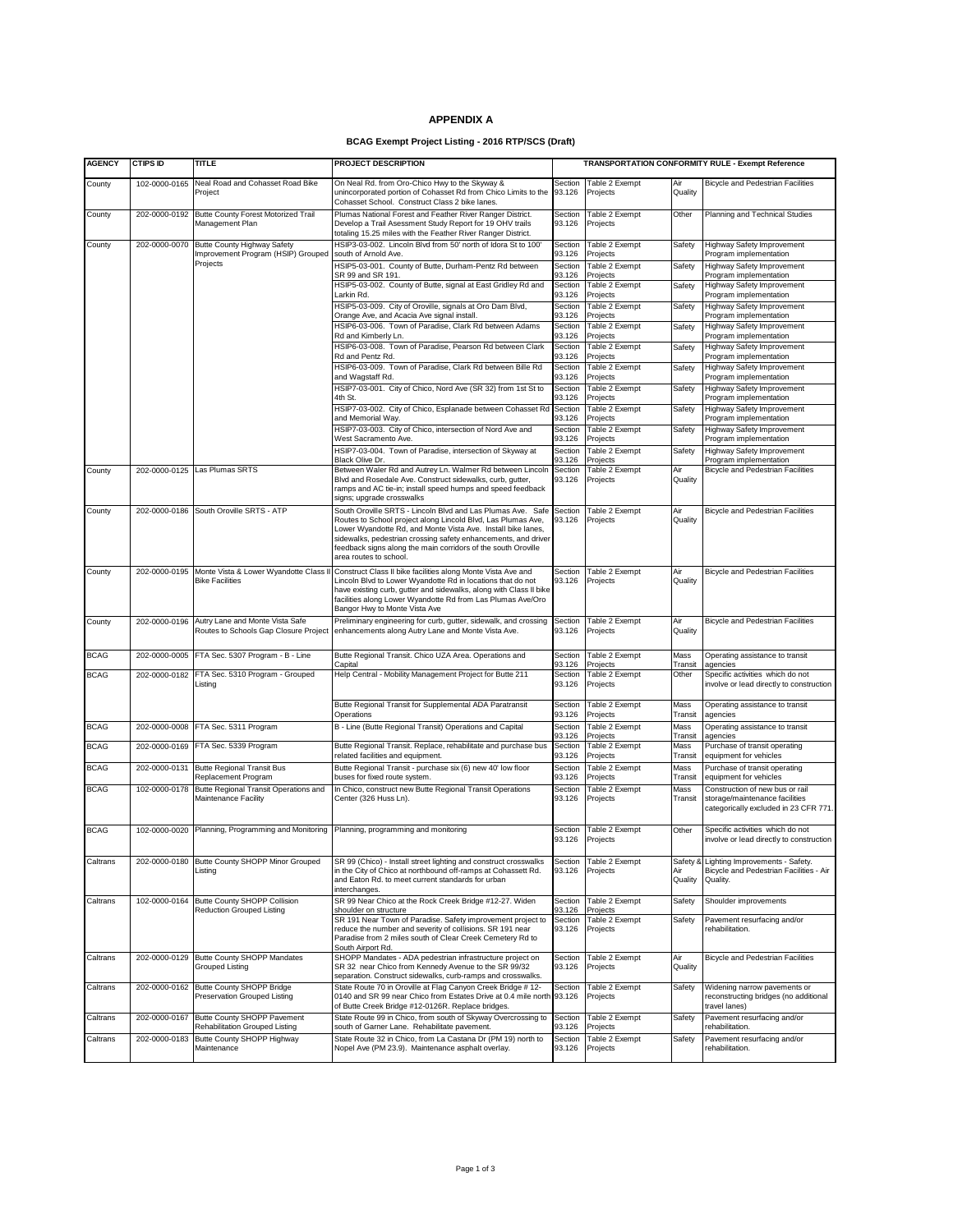| <b>AGENCY</b> | <b>CTIPS ID</b> | <b>TITLE</b>                                                                  | PROJECT DESCRIPTION                                                                                                                                                                                                                                                                                                                                                                                                                                                                                                                                                                                        | TRANSPORTATION CONFORMITY RULE - Exempt Reference |                                                                              |                                         |                                                        |  |
|---------------|-----------------|-------------------------------------------------------------------------------|------------------------------------------------------------------------------------------------------------------------------------------------------------------------------------------------------------------------------------------------------------------------------------------------------------------------------------------------------------------------------------------------------------------------------------------------------------------------------------------------------------------------------------------------------------------------------------------------------------|---------------------------------------------------|------------------------------------------------------------------------------|-----------------------------------------|--------------------------------------------------------|--|
|               |                 |                                                                               |                                                                                                                                                                                                                                                                                                                                                                                                                                                                                                                                                                                                            |                                                   |                                                                              |                                         |                                                        |  |
| <b>Biggs</b>  |                 | 202-0000-0175 City of Biggs SRTS - Aleut St - ATP                             | Constructs new sidewalks to close existing gaps along the main<br>routes to school. Project includes sidewalk construction on<br>Aleut Street, Bannock Street, 2nd Street and 3rd Street within<br>the central portion of the City of Biggs.                                                                                                                                                                                                                                                                                                                                                               | Section<br>93.126                                 | Table 2 Exempt<br>Projects                                                   | Air<br>Quality                          | <b>Bicycle and Pedestrian Facilities</b>               |  |
| Biggs         |                 | 202-0000-0198 Safe Routes to Schools Project                                  | Construct new bike and pedestrian facilities along 2nd & E<br><b>Streets</b>                                                                                                                                                                                                                                                                                                                                                                                                                                                                                                                               | Section<br>93.126                                 | Table 2 Exempt<br>Projects                                                   | Air<br>Quality                          | Bicycle and Pedestrian Facilities                      |  |
| <b>Biggs</b>  |                 | 202-0000-0188 City of Biggs SRTS - B St - ATP                                 | SRTS B Street & 2nd St Sidewalk Improvement Project.<br>Construct sidewalk and curb ramps along B Street (1st St to<br>11th St) and 2nd Street (E St to I St) to close sidewalk gaps and<br>provide a safe route to school.                                                                                                                                                                                                                                                                                                                                                                                | Section<br>93.126                                 | Table 2 Exempt<br>Projects                                                   | Air<br>Quality                          | <b>Bicycle and Pedestrian Facilities</b>               |  |
| Chico         | 202-0000-0130   | SR 99 Cohasset Rd Interchange Direct<br>SB On Ramp                            | Reconfigure interchange to construct a new direct on-ramp<br>from Eastbound Cohasset Rd to Southbound SR 99 in Chico at<br>post mile 33.5/34.4. Scope of the this project is to complete the<br>technical studies through preliminary engineering.                                                                                                                                                                                                                                                                                                                                                         | Section<br>93.127                                 | Table 3 Projects<br><b>Exempt from Regional</b><br><b>Emissions Analyses</b> |                                         | Interchange reconfiguration projects.                  |  |
| Chico         | 202-0000-0117   | SR 99 Corridor Bikeway Phase 5 - 20th<br><b>Street Crossing PE</b>            | SR 99 Corridor Bikeway Project Phase 5 completes the gap<br>adjacent to SR 99 from Chico Mall across 20th Street to the<br>north end of Business Lane. This project is to complete the<br>technical studies only thru preliminary engineering.                                                                                                                                                                                                                                                                                                                                                             | Section<br>93.126                                 | Table 2 Exempt<br>Projects                                                   | Air<br>Quality                          | <b>Bicycle and Pedestrian Facilities</b>               |  |
| Chico         | 202-0000-0189   | SR 99 Corridor Bikeway Phase 4 - ATP                                          | SR 99 Bikeway Phase 4 Improvements. Constructs Class 1<br>bikeway from Business Lane to Skyway.                                                                                                                                                                                                                                                                                                                                                                                                                                                                                                            | Section<br>93.126                                 | Table 2 Exempt<br>Projects                                                   | Air<br>Quality                          | Bicycle and Pedestrian Facilities                      |  |
| Chico         | 202-0000-0194   | Esplanade Corridor Safety and<br>Accessibility Improvement Project            | The scope of the project includes various non-motorized<br>'complete streets improvements along the Esplanade Corridor                                                                                                                                                                                                                                                                                                                                                                                                                                                                                     | Section<br>93.126                                 | Table 2 Exempt<br>Projects                                                   | Air<br>Quality                          | Bicycle/Pedestrian Facilities and<br>Pavement Markings |  |
|               |                 |                                                                               | from W. 11th Avenue to Memorial Avenue. Improvements are<br>as follows: 1) ADA improvements (ramps, sidewalk gap<br>closures); 2) Pedestrian refuge islands at all signalized and                                                                                                                                                                                                                                                                                                                                                                                                                          | Section<br>93.126                                 | Table 2 Exempt<br>Projects                                                   | Other                                   | Directional and informational signs                    |  |
|               |                 |                                                                               | non-signalized intersections both at center islands and islands<br>separating travel lanes from frontage roads; 3) Traffic signal<br>equipment upgrades (pedestrian countdown signal heads with<br>adequate time to cross Esplanade); 4) Consistent pavement<br>markings and signage ("Keep Clear" pavement delineations<br>with either green pavement and/or slightly raised colored<br>concrete option); 5) Traffic signal timing plan with pedestrian<br>push button and vehicle detection (use detection based system<br>during peak times, use existing 28mph progression during non-<br>peak times). | Section<br>93.128                                 |                                                                              | Traffic signal synchronization projects |                                                        |  |
| Oroville      | 202-0000-0086   | Table Mountain Blvd Roundabout                                                | In Oroville at Table Mountain Blvd., Nelson Ave and Cherokee<br>Rd - Reconfigure intersection and construct a roundabout.                                                                                                                                                                                                                                                                                                                                                                                                                                                                                  | Section<br>93.127                                 | Table 3 Projects<br><b>Exempt from Regional</b><br><b>Emissions Analyses</b> |                                         | Intersection channelization projects.                  |  |
| Oroville      | 202-0000-0199   | SR 162 Pedestrian/Bicycle and<br>Disabled Mobility and Safety<br>Improvements | State Route 162 in Oroville between Feather River Blvd and<br>Foothill Blvd. Includes a comprehensive set of active<br>transportation infrastructure connectivity and safety<br>improvements. The project scope includes the following<br>elements: new sidewalk, curb, and gutter; ADA ramps; street<br>lighting; high-visibility crosswalk striping; buffered bicycle lanes;<br>an RRFB crosswalk enhancement; a multi-use trail connection<br>to SR 162; and an enhanced pedestrian crossing with a signal<br>(H.A.W.K.) upgrade.                                                                       | Section<br>93.126                                 | Table 2 Exempt<br>Projects                                                   | Air<br>Quality                          | <b>Bicycle and Pedestrian Facilities</b>               |  |
| Paradise      |                 | 202-0000-0193 Paradise Transit Center                                         | In the Town of Paradise, construct new transit center on the<br>Skyway near Foster Ave. Multi-modal improvements include<br>transit, bike, and pedestrian enhancements.                                                                                                                                                                                                                                                                                                                                                                                                                                    | Section<br>93.127                                 | Table 3 Projects<br><b>Exempt from Regional</b><br><b>Emissions Analyses</b> |                                         | Bus terminals and transfer points.                     |  |
| Paradise      |                 | 202-0000-0174 Maxwell Dr SR2S Project                                         | Safe Routes to School project along Maxwell Dr between<br>Skyway and Elliot Rd. Improvements include the construction<br>of sidewalks, curb and gutter along Maxwell Dr. Shoulders will<br>also be widened to facilitate Class 2 bike lanes.                                                                                                                                                                                                                                                                                                                                                               | Section<br>93.126                                 | Table 2 Exempt<br>Projects                                                   | Air<br>Quality                          | Bicycle and Pedestrian Facilities                      |  |
| Paradise      |                 | 202-0000-0172 Pearson Rd SR2S Connectivity Project                            | Safe Routes to School project along Pearson Rd between<br>Black Olive and Academy Drives. Improvements include the<br>construction of sidewalks, curb and gutter on the north and<br>south sides of Pearson Rd. The project will require minor<br>drainage improvements and construction of appropriate<br>retaining walls for hillside slopes.                                                                                                                                                                                                                                                            | Section<br>93.126                                 | Table 2 Exempt<br>Projects                                                   | Air<br>Quality                          | <b>Bicycle and Pedestrian Facilities</b>               |  |
| Paradise      |                 | 202-0000-0185 Almond St Multi-Modal - ATP                                     | Almond Street Multi-Modal. The proposed project will add<br>sidewalks, curbs and gutters to Almond Street between<br>Pearson Rd and Elliot Rd.                                                                                                                                                                                                                                                                                                                                                                                                                                                             | Section<br>93.126                                 | Table 2 Exempt<br>Projects                                                   | Air<br>Quality                          | Bicycle and Pedestrian Facilities                      |  |
| Paradise      |                 | 202-0000-0187 Paradise Memorial Trailway - ATP                                | Memorial Trailway Class 1 Enhancements (Neal Rd to Pentz<br>Rd). Upgrade bike/ped facility, to current standard for width and<br>minimum standard for shoulders. Project also includes<br>crosswalk enhancements at 5 arterial intersections.                                                                                                                                                                                                                                                                                                                                                              | Section<br>93.126                                 | Table 2 Exempt<br>Projects                                                   | Air<br>Quality                          | <b>Bicycle and Pedestrian Facilities</b>               |  |
| Paradise      |                 | 202-0000-0190 Ponderosa Elementary SRTS - ATP                                 | Ponderosa Elementary SRTS Project. Project will convert<br>Pentz Road (between Bille Rd and 300' north of Wagstaff Rd)<br>from a 2-lane, 20' wide roadway to a complete street solution<br>supporting walking, bicycling and rolling to and from school and<br>nearby destinations. No change in travel lanes.                                                                                                                                                                                                                                                                                             | Section<br>93.126                                 | Table 2 Exempt<br>Projects                                                   | Air<br>Quality                          | <b>Bicycle and Pedestrian Facilities</b>               |  |
| Paradise      | 202-0000-0191   | Downtown Paradise Equal Mobility -<br><b>ATP</b>                              | Downtown Paradise Equal Mobility Project. Improvements<br>include the removal of barriers, gravel sidewalks, asphalt<br>sidewalks, and driveways with construction of ADA-compliant<br>facilities. On Skyway between Pearson Rd and Elliott Rd.                                                                                                                                                                                                                                                                                                                                                            | Section<br>93.126                                 | Table 2 Exempt<br>Projects                                                   | Air<br>Quality                          | <b>Bicycle and Pedestrian Facilities</b>               |  |
| Paradise      |                 | 202-0000-0197 ATP Gap Closure Project                                         | Construct new sidewalks, curbs and gutters, and class II bicycle<br>lanes in downtown Paradise along Fir Street (Skyway to Black<br>Olive), Birch Street (Skyway to Black Olive), in addition to<br>portions of Foster Road (Pearson to Birch), Black Olive Drive<br>(Pearson to Fir) and Elliott Road (Skyway to Almond).                                                                                                                                                                                                                                                                                 | Section<br>93.126                                 | Table 2 Exempt<br>Projects                                                   | Air<br>Quality                          | <b>Bicycle and Pedestrian Facilities</b>               |  |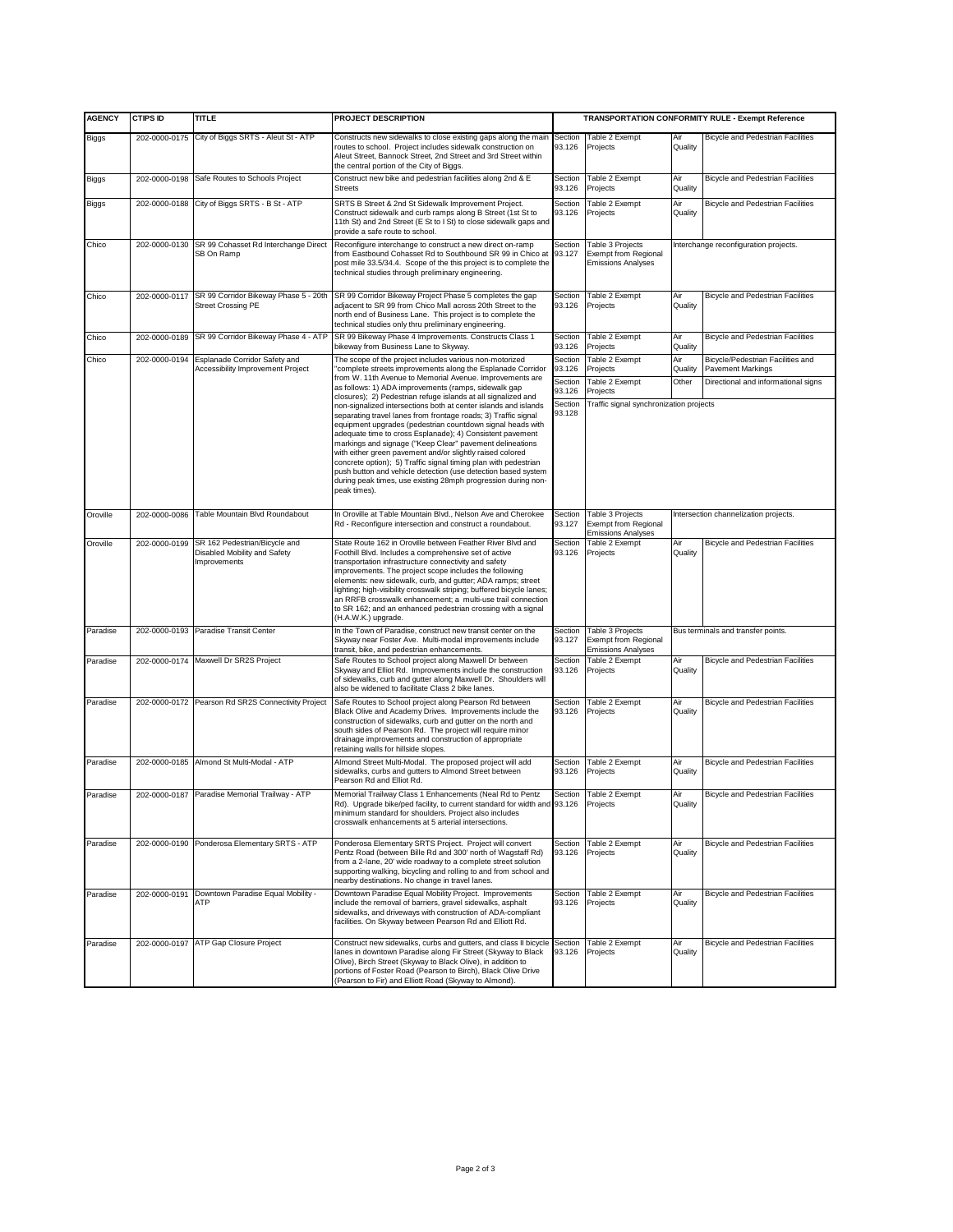| <b>AGENCY</b> | <b>CTIPS ID</b> | <b>TITLE</b>                                                        | <b>PROJECT DESCRIPTION</b>                                                                                                                                                                                                                              |                   | TRANSPORTATION CONFORMITY RULE - Exempt Reference |        |                                                                                        |  |
|---------------|-----------------|---------------------------------------------------------------------|---------------------------------------------------------------------------------------------------------------------------------------------------------------------------------------------------------------------------------------------------------|-------------------|---------------------------------------------------|--------|----------------------------------------------------------------------------------------|--|
| Various       | 202-0000-0056   | Local Highway Bridge Projects (HBP) -<br>Grouped Listing - Lump Sum | Midway Bridge Replacement across Butte Creek. On Midway<br>(old SR 99) approximately 0.2 miles south of White Ave to<br>approximately 0.7 miles south of White Ave. , spanning Butte<br>Creek and Butte Creek Overflow. Replace 2 bridge<br>structures. | Section<br>93.126 | Table 2 Exempt<br>Projects                        | Safety | Widening narrow pavements or<br>reconstructing bridges (no additional<br>travel lanes) |  |
|               |                 |                                                                     | E Rio Bonito Rd over Hamilton Slough                                                                                                                                                                                                                    | Section<br>93.126 | Table 2 Exempt<br>Projects                        | Safety | Widening narrow pavements or<br>reconstructing bridges (no additional<br>travel lanes) |  |
|               |                 |                                                                     | E Rio Bonito Rd over Sutter Butte Canal                                                                                                                                                                                                                 | Section<br>93.126 | Table 2 Exempt<br>Projects                        | Safety | Widening narrow pavements or<br>reconstructing bridges (no additional<br>travel lanes) |  |
|               |                 |                                                                     | Oregon Gulch Rd over Morris Ravine                                                                                                                                                                                                                      | Section<br>93.126 | Table 2 Exempt<br>Projects                        | Safety | Widening narrow pavements or<br>reconstructing bridges (no additional<br>travel lanes) |  |
|               |                 |                                                                     | Ord Ferry Rd over Little Chico Creek                                                                                                                                                                                                                    | Section<br>93.126 | Table 2 Exempt<br>Projects                        | Safety | Widening narrow pavements or<br>reconstructing bridges (no additional<br>travel lanes) |  |
|               |                 |                                                                     | Pomona Rd over Little Chico Creek                                                                                                                                                                                                                       | Section<br>93.126 | Table 2 Exempt<br>Projects                        | Safety | Widening narrow pavements or<br>reconstructing bridges (no additional<br>travel lanes) |  |
|               |                 |                                                                     | Salem St over Little Chico Creek                                                                                                                                                                                                                        | Section<br>93.126 | Table 2 Exempt<br>Projects                        | Safety | Widening narrow pavements or<br>reconstructing bridges (no additional<br>travel lanes) |  |

#### **RTP Project(s) not in FTIP**

| <b>AGENCY</b> | <b>CTIPS ID</b> | <b>TITLE</b>                           | <b>PROJECT DESCRIPTION</b>                                                                                                    | <b>TRANSPORTATION CONFORMITY RULE - Exempt Reference</b> |                                           |         |                                   |
|---------------|-----------------|----------------------------------------|-------------------------------------------------------------------------------------------------------------------------------|----------------------------------------------------------|-------------------------------------------|---------|-----------------------------------|
| County        |                 | 20200000082 Oro-Chico Hwy Bike Project | Construct Class 2 Bike lane from Midway to Butte Campus<br>Drive along Oro Chico Hwy, Durham Dayton Hwy & Durham<br>Pentz Rd. |                                                          | Section Table 2 Exempt<br>93.126 Projects | Quality | Bicycle and Pedestrian Facilities |
| 7/20/2016     |                 |                                        |                                                                                                                               |                                                          |                                           |         |                                   |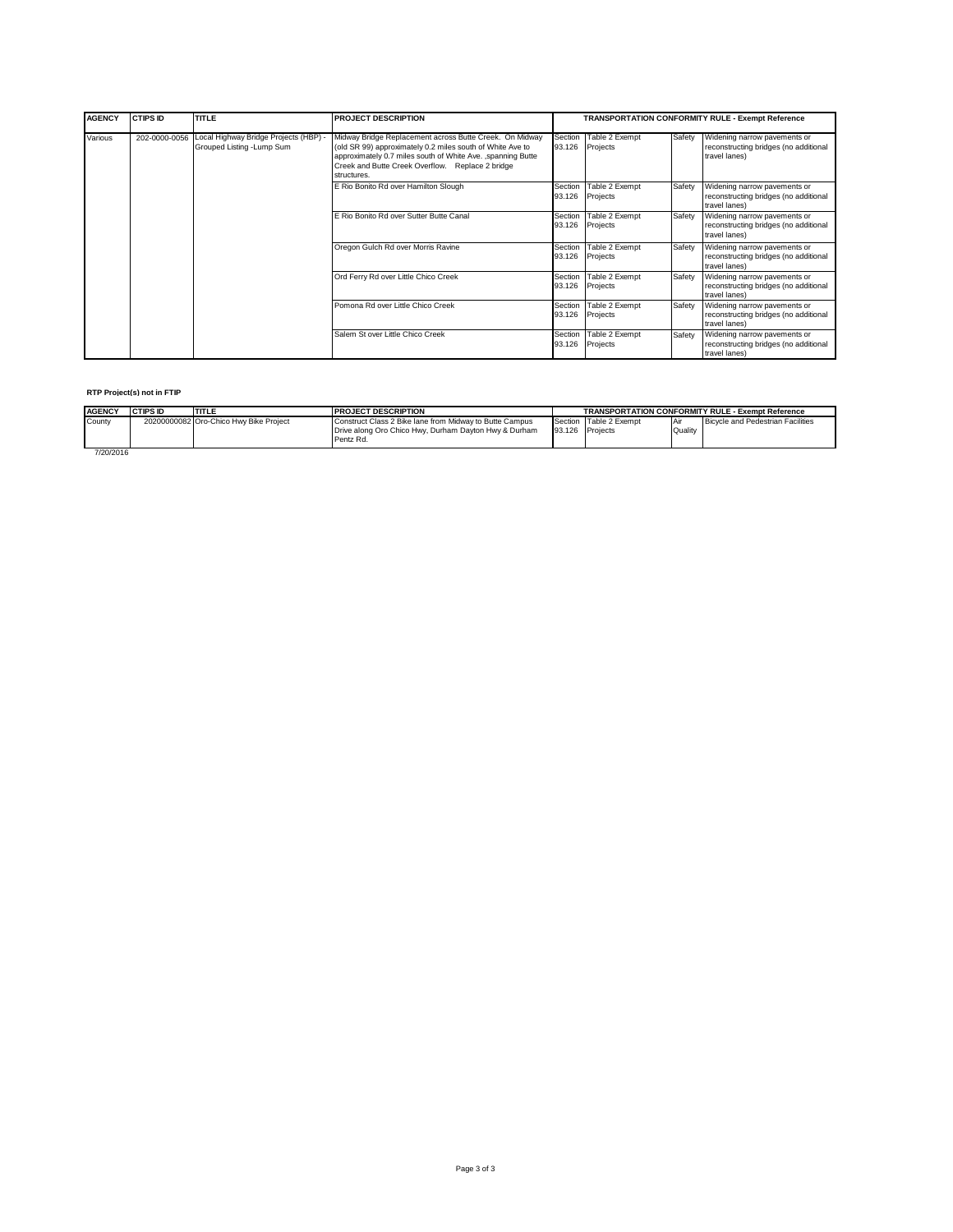# **APPENDIX B**

**REGIONALLY SIGNIFICANT PROJECT LIST**

See Next Page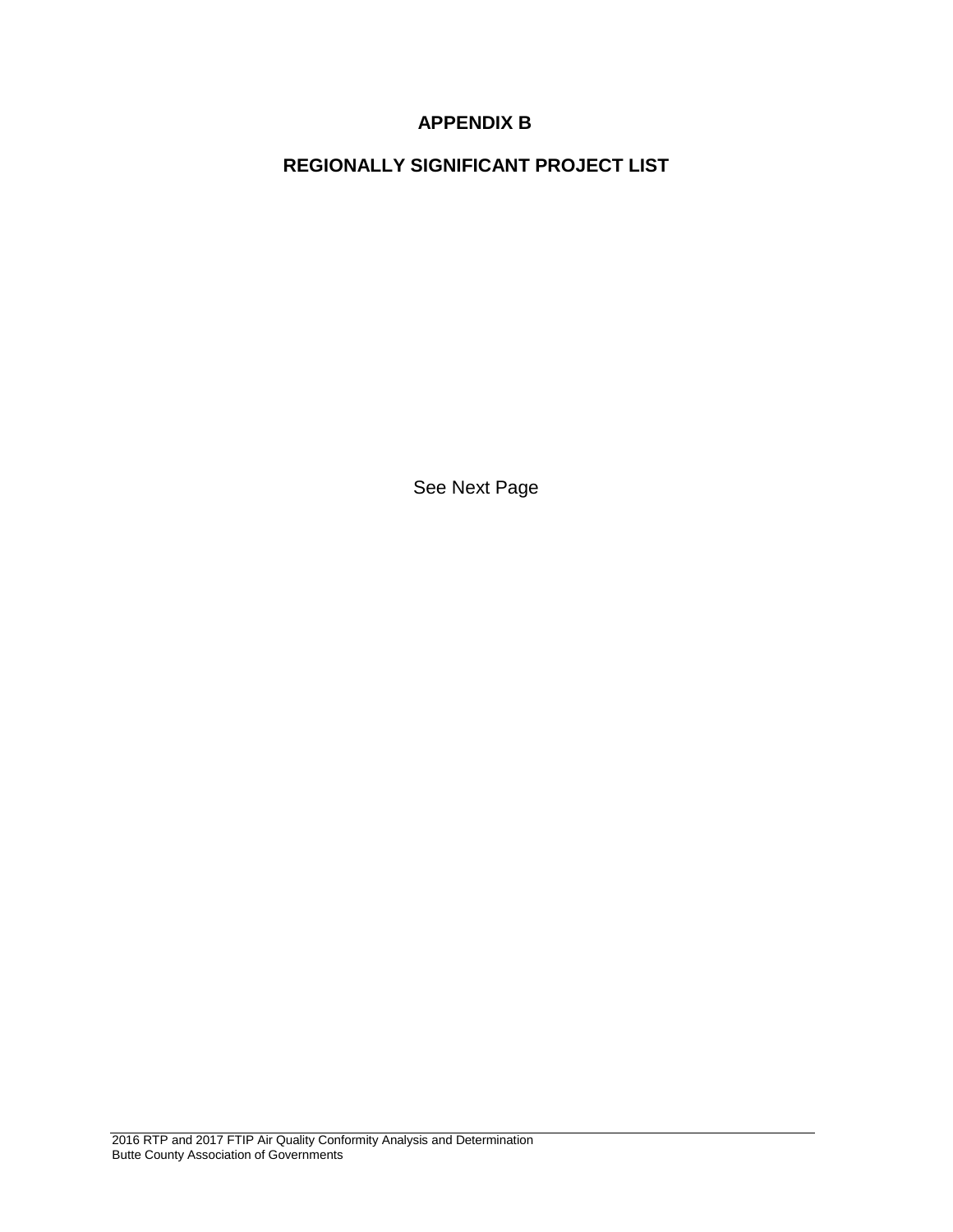#### **APPENDIX B**

#### **Non-Exempt Regionally Significant Project List (Draft) - 2016 RTP/SCS**

| Jurisdiction        | <b>TITLE</b><br><b>PROJECT DESCRIPTION</b>                                      |                                                                                                                                                                    | <b>Emissions Analysis Year</b> |      |          |          |      |
|---------------------|---------------------------------------------------------------------------------|--------------------------------------------------------------------------------------------------------------------------------------------------------------------|--------------------------------|------|----------|----------|------|
|                     |                                                                                 |                                                                                                                                                                    | 2016                           | 2018 | 2020     | 2030     | 2040 |
| Chico               | Ave)                                                                            | SR 99 Auxillary Lanes (SR 32 to E. 1st   Add Auxillary lanes on SR 99 from SR 32 to E. 1st Ave                                                                     | X                              | X    | X        | X        | X    |
| Chico               | SR 32 Widening (SR 99 to El Monte<br>Ave)                                       | Widen SR 32 from 2 to 4 lanes from SR 99 to El Monte Ave                                                                                                           | X                              | X    | X        | X        | Χ    |
| Chico               | Eaton Rd Extension (Ceonothus Ave to<br>Floral Ave)                             | Construct 4 lane roadway for extension of Eaton Rd from Ceanothus Ave to Floral<br>Ave                                                                             | X                              | X    | X        | X        | X    |
| Chico               | Eaton Rd Extension (St Lawrence Ave<br>to Wildwood Ave)                         | Construct 4 lane roadway for extension of Eaton Rd from St Lawrence Ave to<br>Wildwood Ave                                                                         | X                              | X    | X        | X        | X    |
| Chico               | Eaton Rd Widening (Ceanothus Ave to<br>St Lawrence Ave)                         | Widen Eaton Rd from 2 to 4 lanes from Ceanothus Ave to St Lawrence Ave                                                                                             | X                              | X    | X        | X        | X    |
| Chico               | Forest Ave Widening (SR 32 to                                                   | Widen Forest Ave from 2 to 4 lanes from SR 32 to Humboldt Rd                                                                                                       | X                              | X    | X        | X        | X    |
| Paradise            | Humboldt Rd)                                                                    | Skyway Lane Reduction (Pearson Rd to Reduce Skyway from 4 to 2 lanes from Pearson Rd to Elliott Rd                                                                 | X                              | X    | X        | X        | X    |
| <b>Butte County</b> | Elliott Rd)<br>Central House Rd Bridge Widening (at                             | Widen Central House Rd Bridge from 1 to 2 lanes at Wyman Ravine                                                                                                    |                                | X    | X        | X        | X    |
| Chico               | Wyman Ravine)<br>Cohasset Rd Widening (Two Oaks Dr                              | Widen Cohassett Rd from 2 to 4 lanes from Two Oaks Dr to Thorntree Dr                                                                                              |                                | X    | X        | X        | X    |
| Chico               | to Thorntree Dr)<br>Cohasset Rd Widening (Airport Blvd to                       | Widen Cohassett Rd from 2 to 4 lanes from Airport Blvd to Eaton Rd                                                                                                 |                                | X    | X        | X        | X    |
| Chico               | Eaton Rd)<br>Midway Widening (Hegan Ln to E. Park                               | Widen Midway from 2 to 4 lanes from Hegan Ln to E. Park Ave                                                                                                        |                                | X    | X        | X        | X    |
| Chico               | Ave).<br>MLK Blvd Widening (E. Park Ave to                                      | Widen MLK Blvd from 2 to 4 lanes from E. Park Ave to 20th St                                                                                                       |                                |      |          |          |      |
| Chico               | 20th St)<br>Bruce Rd Widening (Skyway to SR 32)                                 | Widen Bruce Rd from 2 to 4 lanes from Skyway to SR 32                                                                                                              |                                | X    | X        | X        | X    |
| Chico               | Notre Dame Extension (E. 20th St to                                             | Construct 2 lane roadway for extension of Notre Dame from E. 20th St to Little                                                                                     |                                | X    | X        | X        | X    |
|                     | Little Chico Creek)<br>SR 32 Widening (El Monte Ave to                          | Chico Creek<br>Widen SR 32 from 2 to 4 lanes from El Monte Ave to Yosemite Dr                                                                                      |                                | X    | X        | X        | X    |
| Chico               | Yosemite Dr)                                                                    |                                                                                                                                                                    |                                | X    | X        | X        | X    |
| Chico               | E. 20th St Widening (Forest Ave to<br>Bruce Rd)                                 | Widen E. 20th St from 2 to 4 lanes from Forest Ave to Bruce Rd                                                                                                     |                                | X    | X        | X        | X    |
| Chico               | SR 32 Lane Reduction (W 1st St to W<br>4th St) - aka Nord Ave Complete Street   | Reduce SR 32 from 4 to 2 lanes from W 1st St to W 4th St)                                                                                                          |                                | X    | X        | X        | X    |
| Chico               | SR 32 and Fir St Multi Modal                                                    | Change Fir St lanes from 2 lane bi-directional to 2 lane northbound travel between<br>east and westbound travel lanes of SR 32 and add 30 spaces to park and ride. |                                | X    | X        | X        | X    |
| Chico               | Guynn Rd Bridge Widening (at Lindo<br>Channel)                                  | Widen Guynn Rd Bridge from 1 to 2 lanes at Lindo Channel                                                                                                           |                                | X    | X        | X        | X    |
| <b>Butte County</b> | SR 70 Widening (Ophir Rd to Palermo<br>Rd)                                      | Widen SR 70 from 2 to 4 lanes from Ophir Rd to Palermo Rd                                                                                                          |                                |      | $\times$ | $\times$ | X    |
| Chico               | Eaton Rd Widening (at SR 99<br>interchange)                                     | Widen Eaton Rd from 2 to 4 lanes at SR 99 interchange                                                                                                              |                                |      | X        | X        | X    |
| Chico               | W. Eaton Rd Extension (SR 32 to W.<br>Eaton Rd end)                             | Construct 2 lane roadway for extension of W. Eaton Rd from SR 32 to end                                                                                            |                                |      | X        | X        | X    |
| Chico               | SR 99 Auxillary Lanes (Skyway to 20th                                           | Add Auxillary lanes on SR 99 from Skyway to 20th St                                                                                                                |                                |      | X        | X        | X    |
| Chico               | St)<br>SR 99 Auxillary Lanes (20th St to SR                                     | Add Auxillary lanes on SR 99 from 20th St to SR 32                                                                                                                 |                                |      | X        | X        | X    |
| Chico               | 32)<br>Esplanade Widening (Eaton Rd to Nord                                     | Widen Esplanade from 2 to 4 lanes from Eaton Rd to Nord Hwy                                                                                                        |                                |      | X        | X        | X    |
| Oroville            | Hwy)<br>Olive Highway Widening (Oro-Dam                                         | Widen Olive Hwy from 2 to 3 lanes from Oro-Dam Blvd to Foothill Blvd. Additional                                                                                   |                                |      | X        | X        | Χ    |
| <b>Butte County</b> | Blvd to Foothill Blvd)<br>SR 70 Widening (Palermo Rd to Cox                     | lane will be added to eastbound travel.<br>Widen SR 70 from 2 to 4 lanes from Palermo Rd to Cox Ln                                                                 |                                |      |          | X        | X    |
| <b>Butte County</b> | Ln)<br>Kittyhark Dr Extension (SR 99 to Garner                                  | Construct 2 lane roadway from SR 99 to Garner Ln                                                                                                                   |                                |      |          | X        | X    |
| Chico               | Ln)<br>Notre Dame Extension (Comanche                                           | Construct 2 lane roadway for extension of Notre Dame from Comanche Creek to                                                                                        |                                |      |          | X        | X    |
| Chico               | Creek to Southgate Ave)<br>Southgate Ave Interchange (at SR 99)                 | Southgate Ave<br>Replace intersection of Southgate Ln and SR 99 with new 2 lane overpass and                                                                       |                                |      |          | X        | Χ    |
| Chico               | Southgate Extension (Midway to                                                  | interchange<br>Construct 2 lane roadway for extension of Southgate from Midway to Skyway and                                                                       |                                |      |          | Х        |      |
| Chico               | Skyway and Entler Ave to Player Ln)<br>Fair St Extension (Fair St end to Entler | Entler Ave to Player Ln<br>Construct 2 lane roadway for extension of Fair St from existing end to Entler Ave                                                       |                                |      |          |          | Х    |
| Chico               | Ave)<br>Silver Dollar Way Extension (Fair St to                                 | Construct 2 lane roadway for extension of Silver Dollar Way from Fair St to MLK                                                                                    |                                |      |          | X        | Х    |
| Chico               | MLK Jr Parkway)<br>Manzanita Ave (Chico Canyon Rd to                            | Jr Parkwav<br>Widen Manzanita Ave from 2 to 4 lanes from Chico Canyon Rd to Wildwood Ave                                                                           |                                |      |          | X        | X    |
| Chico               | (Wildwood Ave<br>Chico Canyon Rd (E. 8th St to                                  | Widen Chico Canyon Rd from 2 to 4 lanes from E. 8th St to Manzanita Ave                                                                                            |                                |      |          | X        | X    |
|                     | Manzanita Ave)<br>Anchor Way Construction (South Libby                          | Construct 2 lane roadway from S. Libby Rd to Clark Rd                                                                                                              |                                |      |          | Х        | Х    |
| Paradise            | to Clark Rd)                                                                    |                                                                                                                                                                    |                                |      |          |          | X    |
| Paradise            | Buschmann Rd Extension (Foster Rd to<br>Skvwav)                                 | Construct 2 lane roadway extension from Foster Rd to Skyway                                                                                                        |                                |      |          |          | X    |
| <b>Paradise</b>     | Forest Service Ln Extension (Moore Rd<br>to Skyway)                             | Construct 2 lane roadway extension from Moore Rd to Skyway                                                                                                         |                                |      |          |          | Х    |
| Paradise            | Elliott Rd Extension (End to Kibler Rd)                                         | Construct 2 lane roadway extension from Elliott to Kibler Rd                                                                                                       |                                |      |          |          | X    |
| <b>Paradise</b>     | Grinding Rock Rd Extension (End to<br>Skyway)                                   | Construct 2 lane roadway extension from Grinding Rock Rd to Skyway                                                                                                 |                                |      |          |          | Х    |
| Paradise            | S. Libby Rd Extension (End to<br>Edgewood Ln)                                   | Construct 2 lane roadway extension from S. Libby Rd to Edgewood Ln                                                                                                 |                                |      |          |          | X    |
| <b>Paradise</b>     | Sawmill Rd Extension (End to S. Libby<br>Rd)                                    | Construct 2 lane roadway extension from Sawmill Rd to S. Libby Rd                                                                                                  |                                |      |          |          | X    |
| <b>Butte County</b> | SR 70 Widening (E Gridley Rd to Yuba<br>Co.)                                    | Widen SR 70 from 2 to 4 lanes from E. Gridley Rd to Yuba County                                                                                                    |                                |      |          |          | X    |
|                     |                                                                                 |                                                                                                                                                                    |                                |      |          |          |      |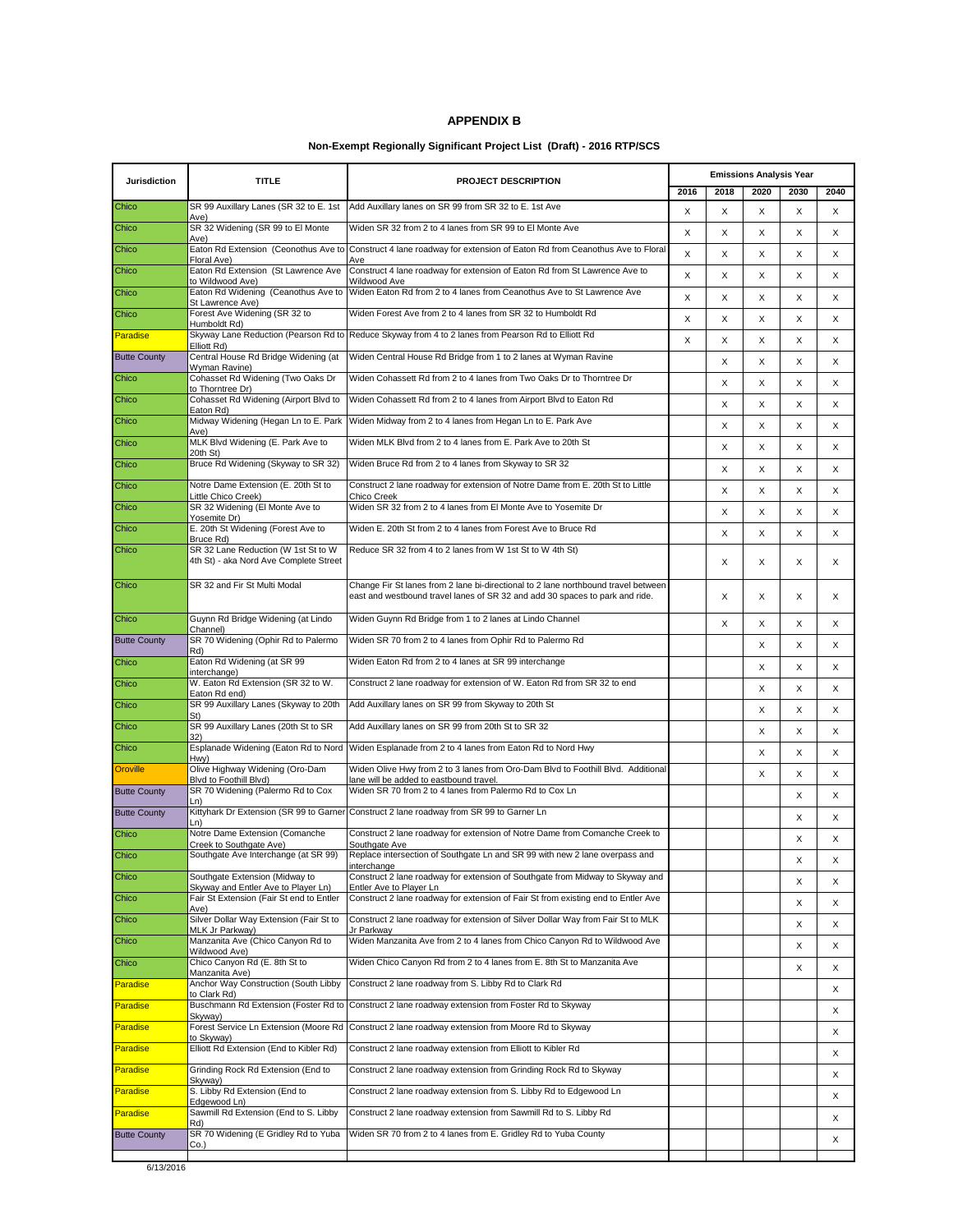# **APPENDIX C**

**PUBLIC MEETING DOCUMENTATION**

See Next Page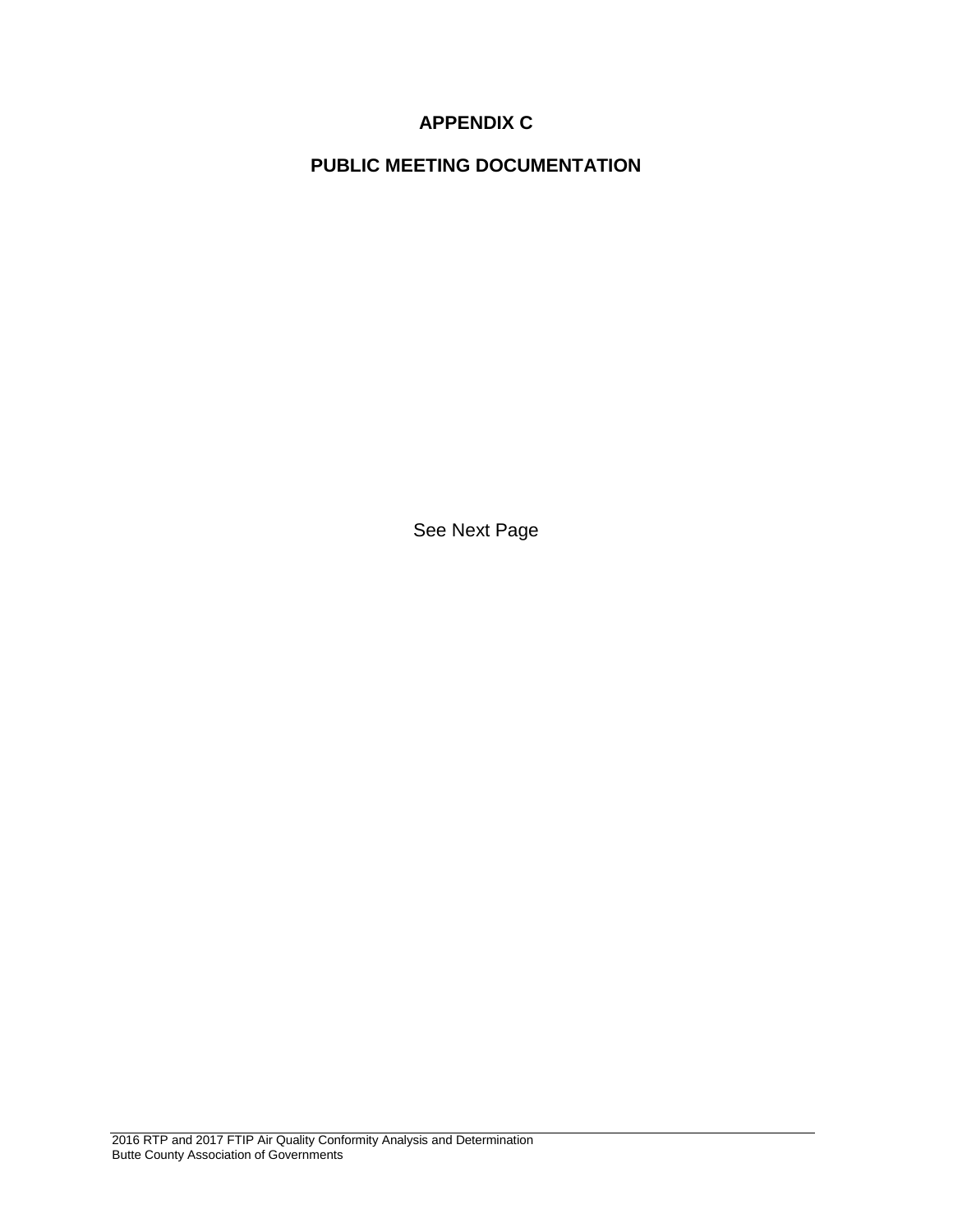

# **PUBLIC NOTICE**

The Butte County Association of Governments (BCAG) is the designated Metropolitan Planning Organization (MPO) and the Regional Transportation Planning Agency (RTPA) for Butte County. As the MPO, BCAG is required to prepare a long-range Regional Transportation Plan (RTP) / Sustainable Communities Strategy (SCS) every four years. The RTP/SCS identifies the long-range transportation plans for specific funding programs by transportation mode through the year 2040.

The 2016 RTP/SCS will consist of the following:

- 1. RTP/SCS Document Draft Document (includes Policy Element, Sustainable Communities Strategy, Action Element & Financial Element)
- 2. Air Quality Conformity Analysis and Determination demonstrating that the projects in the RTP conform to the applicable federal air quality requirements.
- 3. Environmental Impact Report complying with the California Environmental Quality Act requirements

The 2016 RTP/SCS document is scheduled to be adopted on December 8, 2016. The purpose of the workshops will be to present the complete draft RTP/SCS document. A copy of the Environmental Impact Report will be available.

# **Workshop Locations:**

# **OROVILLE CHICO**

Thursday, September 8, 2016 Monday, September 12, 2016  $4 p.m. - 6 p.m.$  1 p.m.  $- 5 p.m.$ Oroville City Council Chambers BCAG Conference Room 1735 Montgomery St. 326 Huss Drive, Suite 150 Oroville CA 95965 Chico, CA 95928

The public is encouraged to attend any one of these workshops, ask questions of staff, complete comment cards, or speak to a bilingual English/Spanish transcriber to have their comments recorded. All documents are available for review on the Internet at <http://www.bcag.org/Planning/RTP--SCS/index.html> . Comments on the project can be directed to Mr. Iván García, Programming Manager for BCAG at 530-809-4616 or by email at igarcia@bcag.org. Comments can also be mailed to BCAG at 326 Huss Drive, Suite 150, Chico CA 95928.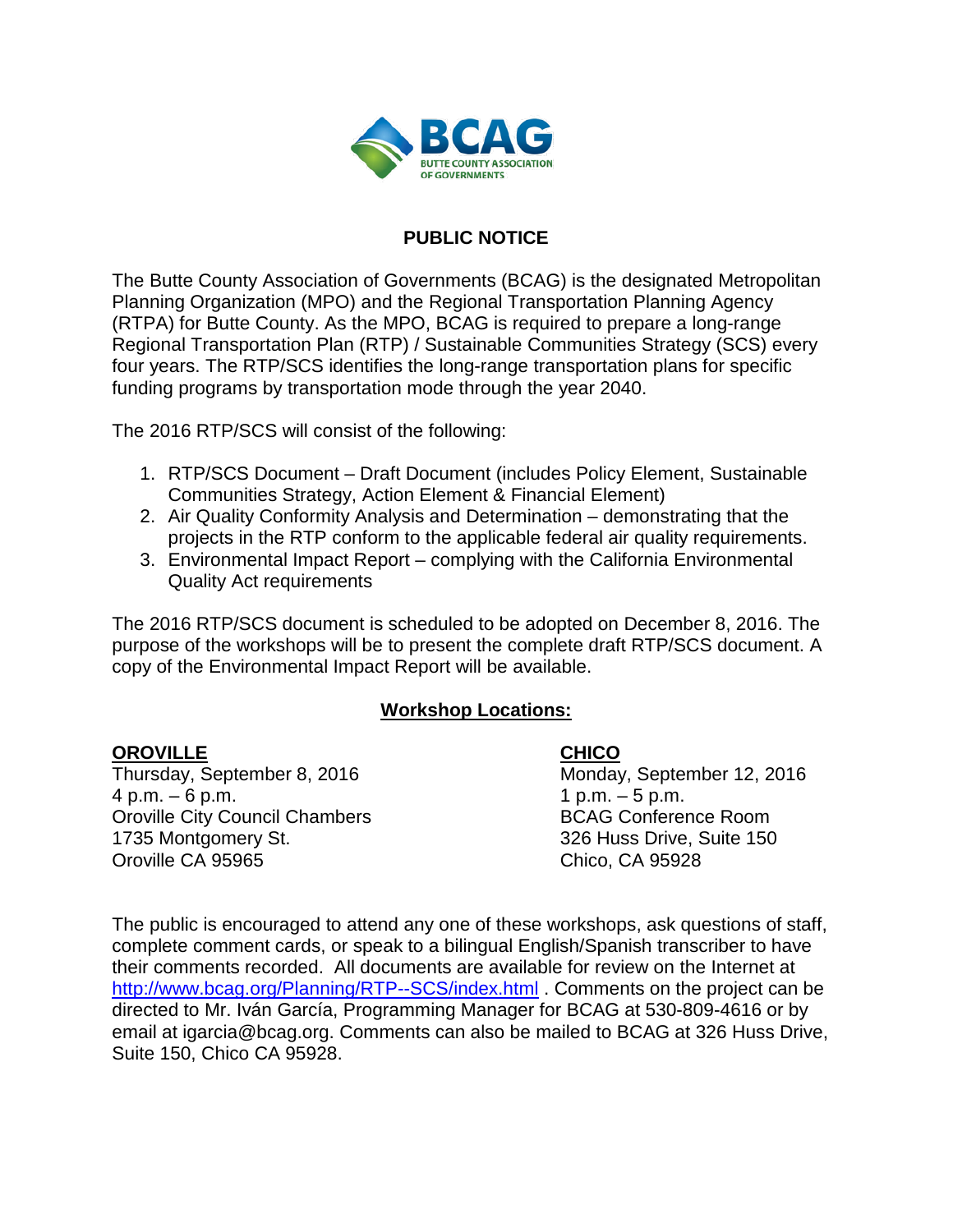

August 23, 2016

Butte County Libraries

Subject: Draft Air Quality Emissions Analysis and Conformity Determination for the 2016 Regional Transportation Plan and Sustainable Communities Strategy

Dear Sir/Madam

Please make the attached document available for public review. This document is being noticed in local media as being available at each of the Butte County Public Libraries. I would appreciate if you could keep this document available until November 1, 2016.

This document is also available on BCAG's website at: <http://www.bcag.org/Planning/RTP--SCS/index.html> .

Please direct any questions to my attention at 530-809-4616 or by email at blasagna@bcag.org.

Thank you for your assistance.

**Sincerely** 

Star

Brian Lasagna Regional Analyst

Attachment:

Draft Air Quality Emissions Analysis and Conformity Determination for the 2016 Regional Transportation Plan and Sustainable Communities Strategy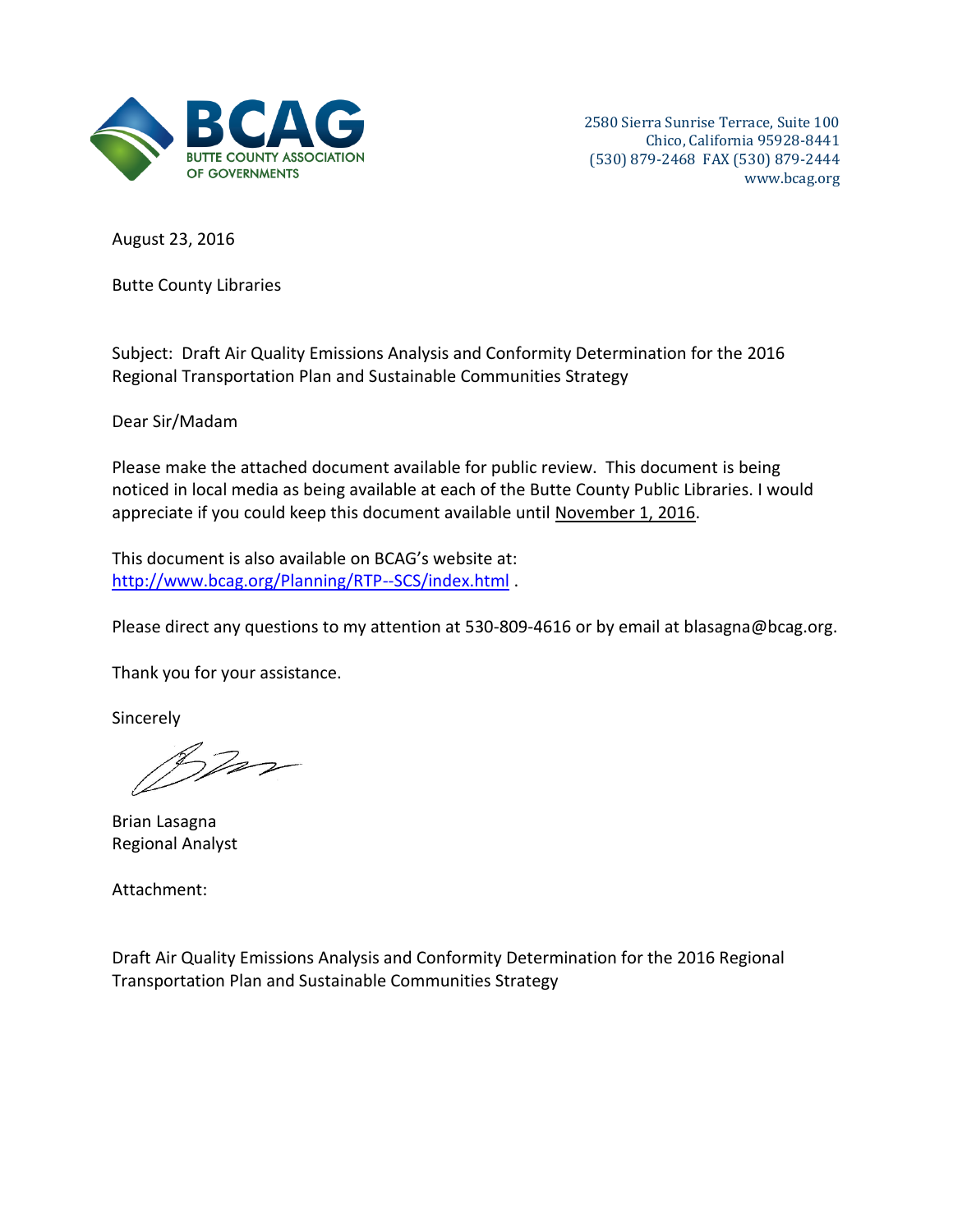# **APPENDIX D**

# **RESPONSES TO PUBLIC COMMENTS**

No Comments Received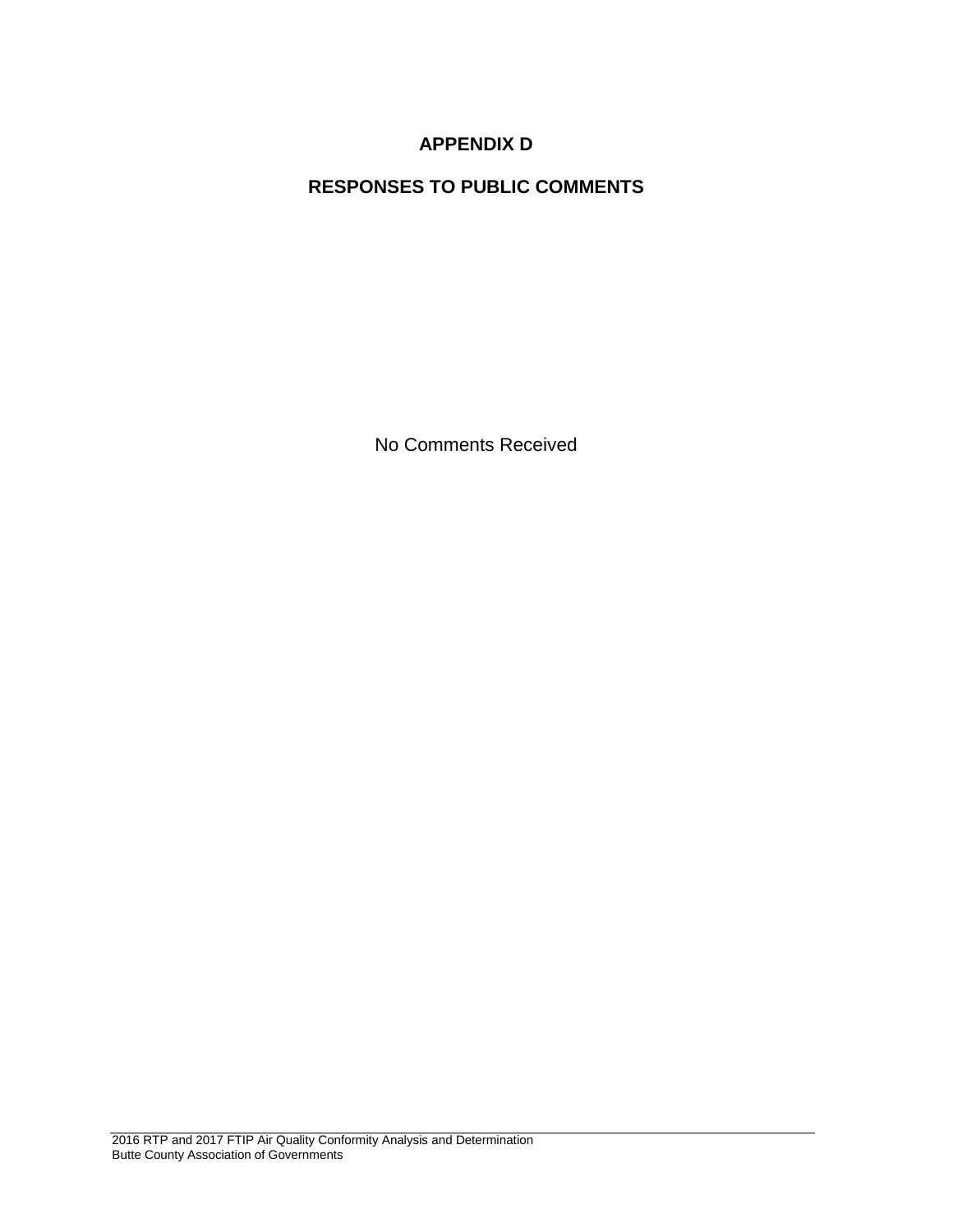# **APPENDIX E**

# **CONFORMITY CHECKLIST**

# **FHWA Checklist for MPO TIPs/RTPs Checklist/Version Date: June 27, 2005**

| <b>40 CFR</b>                | <b>Criteria</b>                                                                                                                                                                                                                                                                                                                                                                                                                                            | Page                             | <b>Comments</b> |
|------------------------------|------------------------------------------------------------------------------------------------------------------------------------------------------------------------------------------------------------------------------------------------------------------------------------------------------------------------------------------------------------------------------------------------------------------------------------------------------------|----------------------------------|-----------------|
| §93.102                      | Document the applicable pollutants and precursors for which EPA designates<br>the area as nonattainment or maintenance. Describe the nonattainment or<br>maintenance area and its boundaries.                                                                                                                                                                                                                                                              | p. 1-3                           |                 |
| §93.104<br>(b, c)            | Document the date that the MPO officially adopted, accepted or approved<br>the TIP/RTP and made a conformity determination. Include a copy of the<br>MPO resolution. Include the date of the last prior conformity finding.                                                                                                                                                                                                                                | p. 1                             |                 |
| §93.104<br>(e)               | If the conformity determination is being made to meet the timelines included<br>in this section, document when the new motor vehicle emissions budget was<br>approved or found adequate.                                                                                                                                                                                                                                                                   | N/A                              |                 |
| §93.106<br>(a)(2)ii          | Describe the regionally significant additions or modifications to the existing<br>transportation network that are expected to be open to traffic in each analysis<br>year. Document that the design concept and scope of projects allows<br>adequate model representation to determine intersections with regionally<br>significant facilities, route options, travel times, transit ridership and land use.                                               | p. 4-7<br>p. 11-12<br>Tables 3-6 |                 |
| §93.108                      | Document that the TIP/RTP is financially constrained (23 CFR 450).                                                                                                                                                                                                                                                                                                                                                                                         | p. 8                             |                 |
| §93.109<br>(a, b)            | Document that the TIP/RTP complies with any applicable conformity<br>requirements of air quality implementation plans (SIPs) and court orders.                                                                                                                                                                                                                                                                                                             | p. 16                            |                 |
| §93.109<br>(c-k)             | Provide either a table or text description that details, for each pollutant and<br>precursor, whether the interim emissions tests and/or the budget test apply<br>for conformity. Indicate which emissions budgets have been found adequate<br>by EPA, and which budgets are currently applicable for what analysis years.                                                                                                                                 | p. 12-15                         |                 |
| §93.110<br>(a, b)            | Document the use of latest planning assumptions (source and year) at the<br>"time the conformity analysis begins," including current and future population,<br>employment, travel and congestion. Document the use of the most recent<br>available vehicle registration data. Document the date upon which the<br>conformity analysis was begun.                                                                                                           | p. 3-7<br>Table 1                |                 |
| <b>USDOT/EPA</b><br>guidance | Document the use of planning assumptions less than five years old. If<br>unable, include written justification for the use of older data. (1/18/02)                                                                                                                                                                                                                                                                                                        | p. 3-7                           |                 |
| §93.110<br>(c,d,e,f)         | Document any changes in transit operating policies and assumed ridership<br>levels since the previous conformity determination. Document the use of the<br>latest transit fares and road and bridge tolls. Document the use of the latest<br>information on the effectiveness of TCMs and other SIP measures that have<br>been implemented. Document the key assumptions and show that they were<br>agreed to through Interagency and public consultation. | p. 5&8                           | No TCMs         |
| §93.111                      | Document the use of the latest emissions model approved by EPA.                                                                                                                                                                                                                                                                                                                                                                                            | p. 9                             |                 |
| §93.112                      | Document fulfillment of the interagency and public consultation requirements<br>outlined in a specific implementation plan according to §51.390 or, if a SIP<br>revision has not been completed, according to §93.105 and 23 CFR 450.<br>Include documentation of consultation on conformity tests and methodologies<br>as well as responses to written comments.                                                                                          | p. 8                             |                 |
| §93.113                      | Document timely implementation of all TCMs in approved SIPs. Document                                                                                                                                                                                                                                                                                                                                                                                      | p. 8                             | No TCMs         |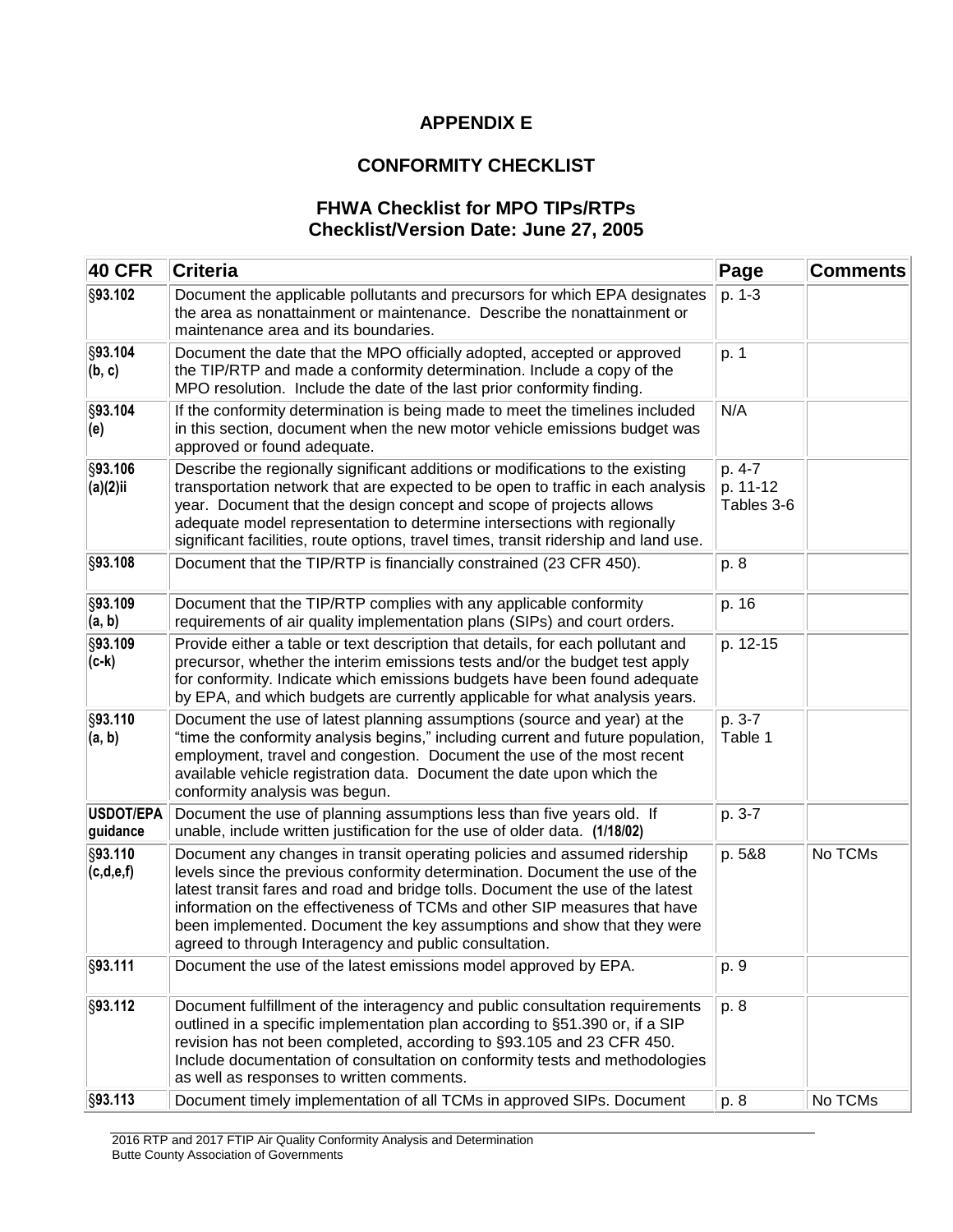| <b>40 CFR</b>                       | <b>Criteria</b>                                                                                                                                                                                                                                                                                                                                                                                                                                                                                                                                                                                                                                                                                                                         | Page     | <b>Comments</b> |
|-------------------------------------|-----------------------------------------------------------------------------------------------------------------------------------------------------------------------------------------------------------------------------------------------------------------------------------------------------------------------------------------------------------------------------------------------------------------------------------------------------------------------------------------------------------------------------------------------------------------------------------------------------------------------------------------------------------------------------------------------------------------------------------------|----------|-----------------|
|                                     | that implementation is consistent with schedules in the applicable SIP and<br>document whether anything interferes with timely implementation. Document<br>any delayed TCMs in the applicable SIP and describe the measures being<br>taken to overcome obstacles to implementation.                                                                                                                                                                                                                                                                                                                                                                                                                                                     |          |                 |
| §93.114                             | Document that the conformity analyses performed for the TIP is consistent<br>with the analysis performed for the Plan, in accordance with 23 CFR<br>450.324(f)(2).                                                                                                                                                                                                                                                                                                                                                                                                                                                                                                                                                                      | p. 1     |                 |
| §93.118<br>(a, c, e)                | For areas with SIP budgets: Document that emissions from the transportation<br>network for each applicable pollutant and precursor, including projects in any<br>associated donut area that are in the Statewide TIP and regionally significant<br>non-Federal projects, are consistent with any adequate or approved motor<br>vehicle emissions budget for all pollutants and precursors in applicable SIPs.                                                                                                                                                                                                                                                                                                                           | p. 12    |                 |
| §93.118<br>(b)                      | Document for which years consistency with motor vehicle emissions budgets<br>must be shown.                                                                                                                                                                                                                                                                                                                                                                                                                                                                                                                                                                                                                                             | p. 10    |                 |
| §93.118<br>(d)                      | Document the use of the appropriate analysis years in the regional emissions<br>analysis for areas with SIP budgets, and the analysis results for these years.<br>Document any interpolation performed to meet tests for years in which<br>specific analysis is not required.                                                                                                                                                                                                                                                                                                                                                                                                                                                           | p. 10    |                 |
| §93.119                             | For areas without applicable SIP budgets: Document that emissions from the<br>transportation network for each applicable pollutant and precursor, including<br>projects in any associated donut area that are in the Statewide TIP and<br>regionally significant non-Federal projects, are consistent with the<br>requirements of the "Action/Baseline", "Action/1990" and/or "Action/2002"<br>interim emissions tests as applicable.                                                                                                                                                                                                                                                                                                   | p. 12-13 |                 |
| §93.119<br>(g)                      | Document the use of the appropriate analysis years in the regional emissions<br>analysis for areas without applicable SIP budgets.                                                                                                                                                                                                                                                                                                                                                                                                                                                                                                                                                                                                      | p. 12-13 |                 |
| §93.119<br>(h,i)                    | Document how the baseline and action scenarios are defined for each<br>analysis year.                                                                                                                                                                                                                                                                                                                                                                                                                                                                                                                                                                                                                                                   | p. 12-13 |                 |
| §93.122<br>(a)(1)                   | Document that all regionally significant federal and non-Federal projects in<br>the nonattainment/maintenance area are explicitly modeled in the regional<br>emissions analysis. For each project, identify by which analysis it will be<br>open to traffic. Document that VMT for non-regionally significant Federal<br>projects is accounted for in the regional emissions analysis                                                                                                                                                                                                                                                                                                                                                   | p. 10-12 |                 |
| §93.122<br>(a)(2, 3)                | Document that only emission reduction credits from TCMs on schedule have<br>been included, or that partial credit has been taken for partially implemented<br>TCMs. Document that the regional emissions analysis only includes<br>emissions credit for projects, programs, or activities that require regulatory<br>action if: the regulatory action has been adopted; the project, program,<br>activity or a written commitment is included in the SIP; EPA has approved an<br>opt-in to the program, EPA has promulgated the program, or the Clean Air<br>Act requires the program (indicate applicable date). Discuss the<br>implementation status of these programs and the associated emissions credit<br>for each analysis year. | p. 8     | No TCMs         |
| §93.122<br>(a)(4,5,6)               | For nonregulatory measures that are not included in the STIP, include written<br>commitments from appropriate agencies. Document that assumptions for<br>measures outside the transportation system (e.g. fuels measures) are the<br>same for baseline and action scenarios. Document that factors such as<br>ambient temperature are consistent with those used in the SIP unless<br>modified through interagency consultation.                                                                                                                                                                                                                                                                                                        | p. 9     |                 |
| §93.122<br> (b)(1)(i) <sup>ii</sup> | Document that a network-based travel model is in use that is validated<br>against observed counts for a base year no more than 10 years before the                                                                                                                                                                                                                                                                                                                                                                                                                                                                                                                                                                                      | p. 7     |                 |